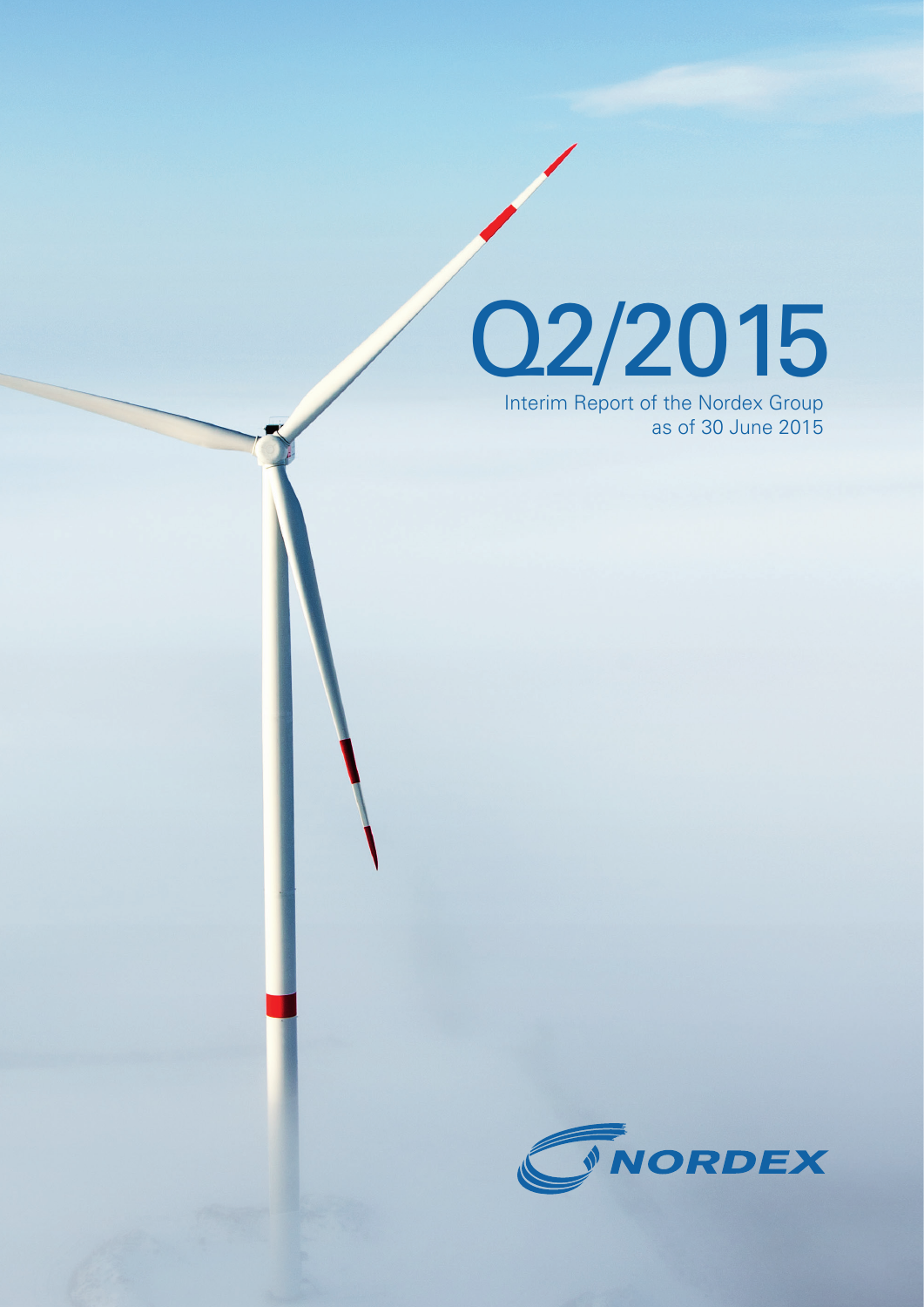

# **Contents**

- Key figures
- Letter to the shareholders
- The stock

#### **Interim Group management report as of 30 June 2015**

- Economic conditions
- Business performance
- Results of operations and earnings
- Financial condition and net assets
- Capital spending
- Research and development
- Employees
- Risks and opportunities
- Outlook
- Events after the conclusion of the period under review

#### **Interim consolidated financial statements as of 30 June 2015**

- Consolidated balance sheet
- Consolidated income statement
- Consolidated statement of comprehensive income
- Consolidated cash flow statement
- Consolidated statement of changes in equity
- Notes on the interim consolidated financial statement (IFRS)
- 20 Statement of changes in property, plant and equipment and intangible assets
- Report on material transactions with related parties
- Group segment report
- 25 Shares held by members of the Supervisory Board and the Management Board
- Financial calendar/statutory disclosures/disclaimer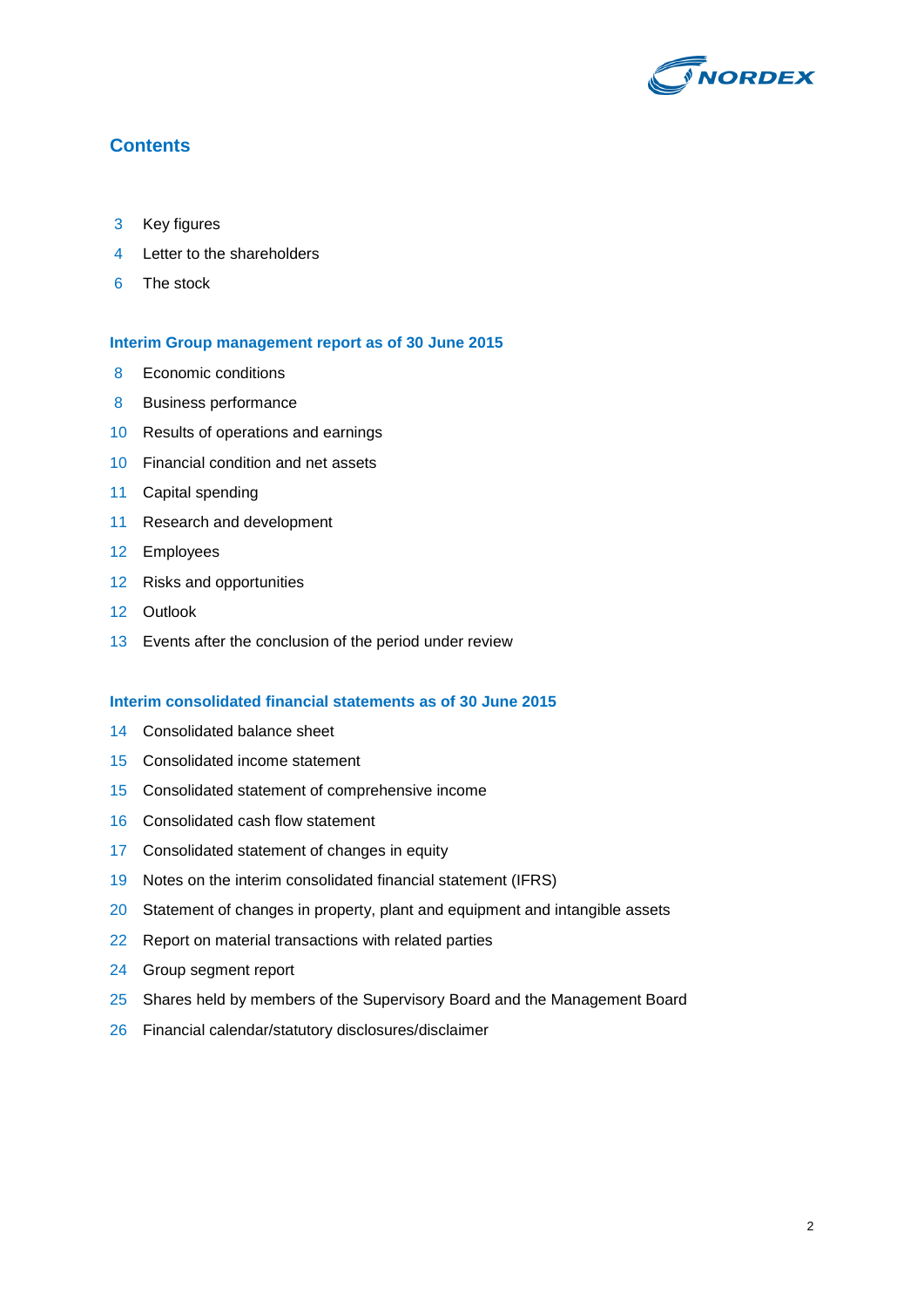

# **Key figures**

| <b>Earnings</b>         |                    | $01.01 -$  | $01.01 -$  |
|-------------------------|--------------------|------------|------------|
|                         |                    | 30.06.2015 | 30.06.2014 |
| <b>Sales</b>            | EUR million        | 1,100.3    | 815.4      |
| Total revenues          | EUR million        | 1,083.8    | 774.5      |
| <b>EBITDA</b>           | EUR million        | 87.9       | 55.8       |
| <b>EBIT</b>             | EUR million        | 61.5       | 37.1       |
| Cash flow*              | <b>EUR million</b> | 41.9       | 52.8       |
| Capital spending        | EUR million        | 33.3       | 29.5       |
| Consolidated net profit | EUR million        | 36.9       | 16.5       |
| Earnings per share**    | <b>EUR</b>         | 0.46       | 0.2        |
| EBIT margin             | %                  | 5.6        | 4.5        |

| <b>Balance sheet</b>  |             | 30.06.2015 | 31.12.2014 |
|-----------------------|-------------|------------|------------|
|                       |             |            |            |
| Total assets          | EUR million | 1,406.8    | 1,239.9    |
| Equity                | EUR million | 433.8      | 396.0      |
| Equity ratio          | %           | 30.8       | 31.9       |
| Working capital ratio | %           | $-2.1$     | $-2.3$     |

| <b>Employees</b>        |              | $01.01 -$  | $01.01 -$  |
|-------------------------|--------------|------------|------------|
|                         |              | 30.06.2015 | 30.06.2014 |
| <b>Employees</b>        | Ø            | 2,991      | 2,698      |
| Personnel expenses      | EUR million  | 93.4       | 81.0       |
| Sales per employee      | EUR thousand | 368        | 302        |
| Personnel expense ratio | %            | 8.5        | 9.9        |

| <b>Company performance indicators</b> |             | $01.01 -$  | $01.01 -$  |
|---------------------------------------|-------------|------------|------------|
|                                       |             | 30.06.2015 | 30.06.2014 |
| Order intake                          | EUR million | 1,353.5    | 908.9      |
| Installed capacity                    | <b>MW</b>   | 611.2      | 667.3      |
| Share of exports                      | %           | 72.1       | 71         |

\*Change in cash and cash equivalents including fixed-term deposits

\*\*Undiluted on the basis of a weighted average of 80.882 million shares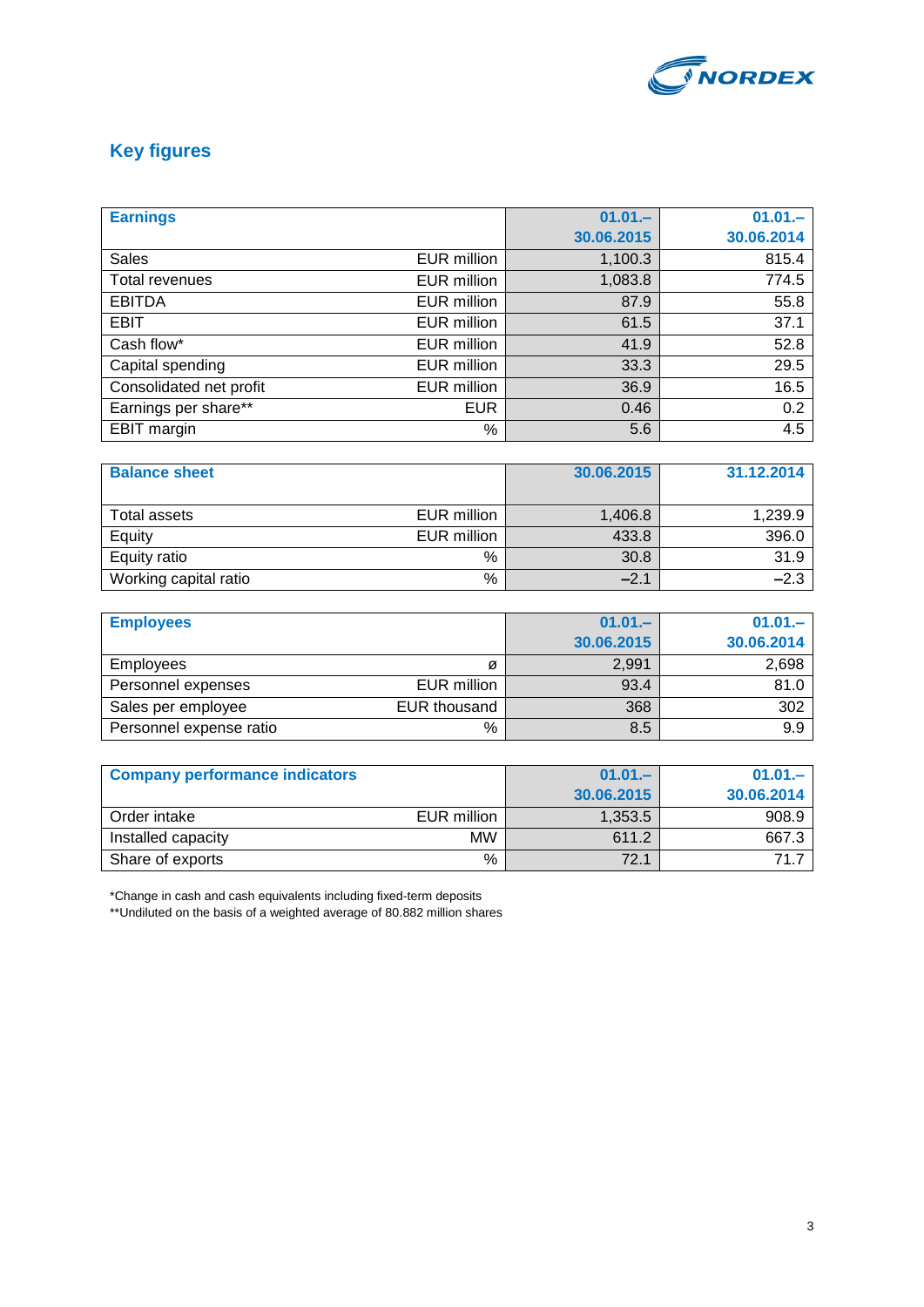

# Dew Shortholders and Brisiness partners,

As you know, I took over from Dr. Zeschky as CEO of Nordex SE in June, at a time when we had well and truly completed our demanding journey back into profitability. We are now embarking on the second stage of our journey towards placing the Group in a really strong position. I particularly refer to the leveraging of the visible earnings potential of the Group. Our latest figures show this potential very clearly. The figures for the first half testify to the strong performance of our business.

Beyond this, however, they also show that as the new CEO I am taking over at a good time. I say this without even the slightest trace of envy as I myself have been a member of the Management Board since 2010 and am thus one of the "fathers" of this success. At the same time, I wish to assure you that we are fully committed to continuity. We will systematically continue to pursue and implement our strategic projects in order to leverage the significant potential available to us in terms of both business volume and higher earnings.

Many investors are surprised by the unexpectedly strong demand currently seen in both established and new markets. Nor had we anticipated such a strong trend just a year ago. Today, we are convinced that this is not merely a flash in the pan but that the upward trend will be sustained. Even so, we operate with heightened risk awareness in numerous complex international markets with their own unique challenges and opportunities. In doing so, we remain true to our promising business profile. We must and will continue to focus on the customer groups, markets and technical segments which are a good fit for us.

Thanks to this correct strategic focus we were able to increase our sales by 35% and boost our new business by almost 50% in the first half of 2015. Disciplined cost management allowed us to harness economies of scale. As a result, operating profit grew by a disproportionately strong 66%. This is of crucial importance.

As far as Nordex is concerned, it is not a question of growth or earnings quality as these are merely two sides of one and the same coin. This is already evident from the economies of scale referred to above. In addition, there is a clear medium to long-term link in that today's new installation business becomes tomorrow's profitable service business. At the same time, we want to continue to build up our customer base in a targeted manner, something that we can achieve most effectively by showing that we are efficient and reliable.

It is in production that we have achieved considerable success in the last few months. With output of over 1,000 MW in the first half, our turbine assembly business has reached a new milestone. At the same time, substantially larger turbines are being produced, with the still young Delta Generation making an increasingly larger contribution to sales. This shows how competitive our team is in the development of new products. Needless to say, we have no intention of dropping the ball as all major turbine makers are focusing on efficiency and, hence, also on the grid parity of their turbines.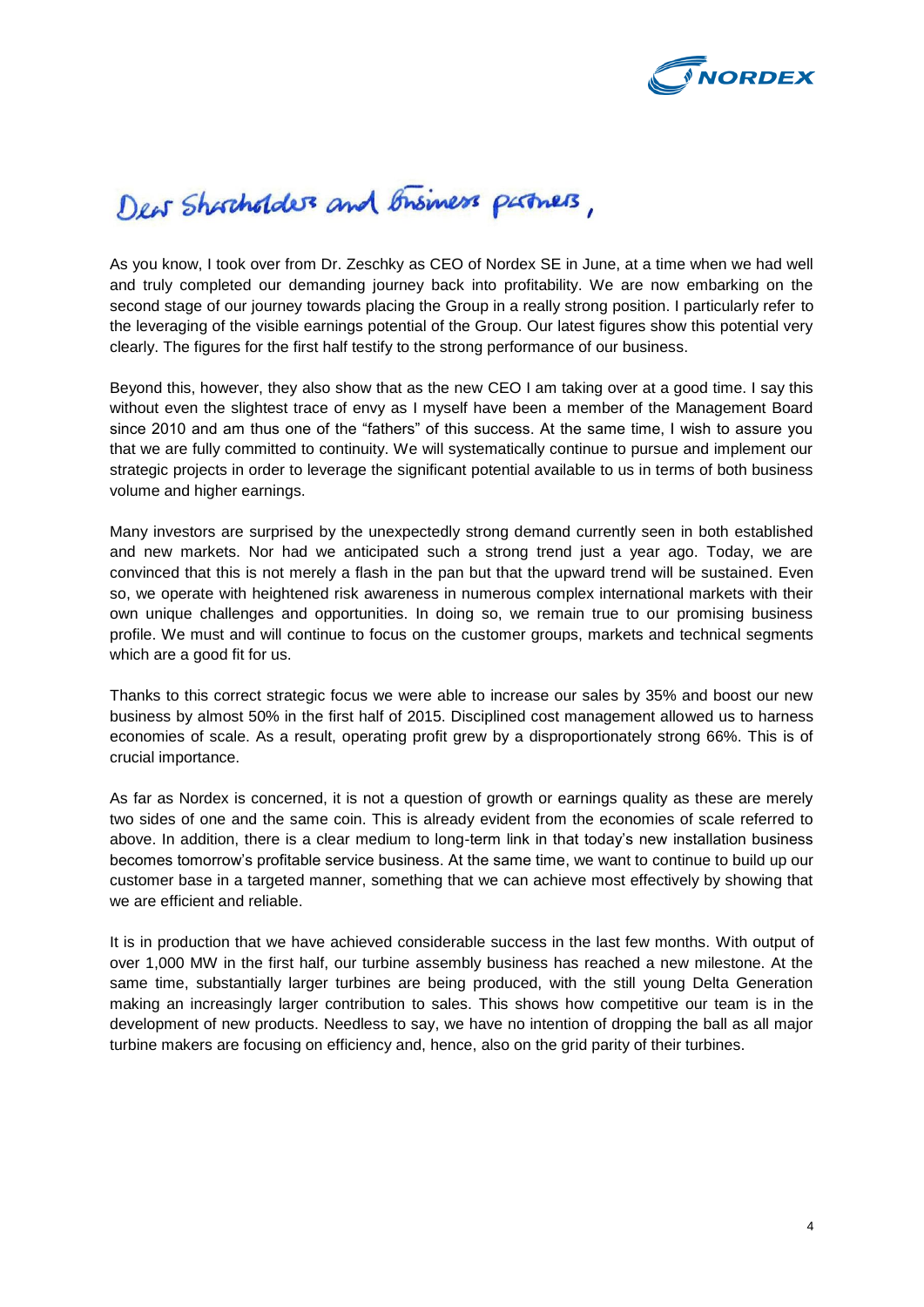

I wish to thank all of the Group's employees for their dedication and services throughout the past six months. I would also like to take this opportunity to particularly express my appreciation of Dr. Zeschky, who as CEO of Nordex SE positioned the Company so successfully in the last few years.

We are very optimistic for the current year and expect growth to substantially exceed the forecasts which we issued at the beginning of the year. Thus, we are confident of being able to increase our sales to as much as EUR 2.2 billion in 2015. With respect to operating profit, we continue to forecast an EBIT margin in a range of 5 - 6%, as it is still too early to provide a more precise figure. A very large number of projects are currently in the execution phase. We will report on our medium term financial goals for the Group at our capital markets day in October 2015.

Kind regards,

Lars Bondo Krogsgaard Chief Executive Officer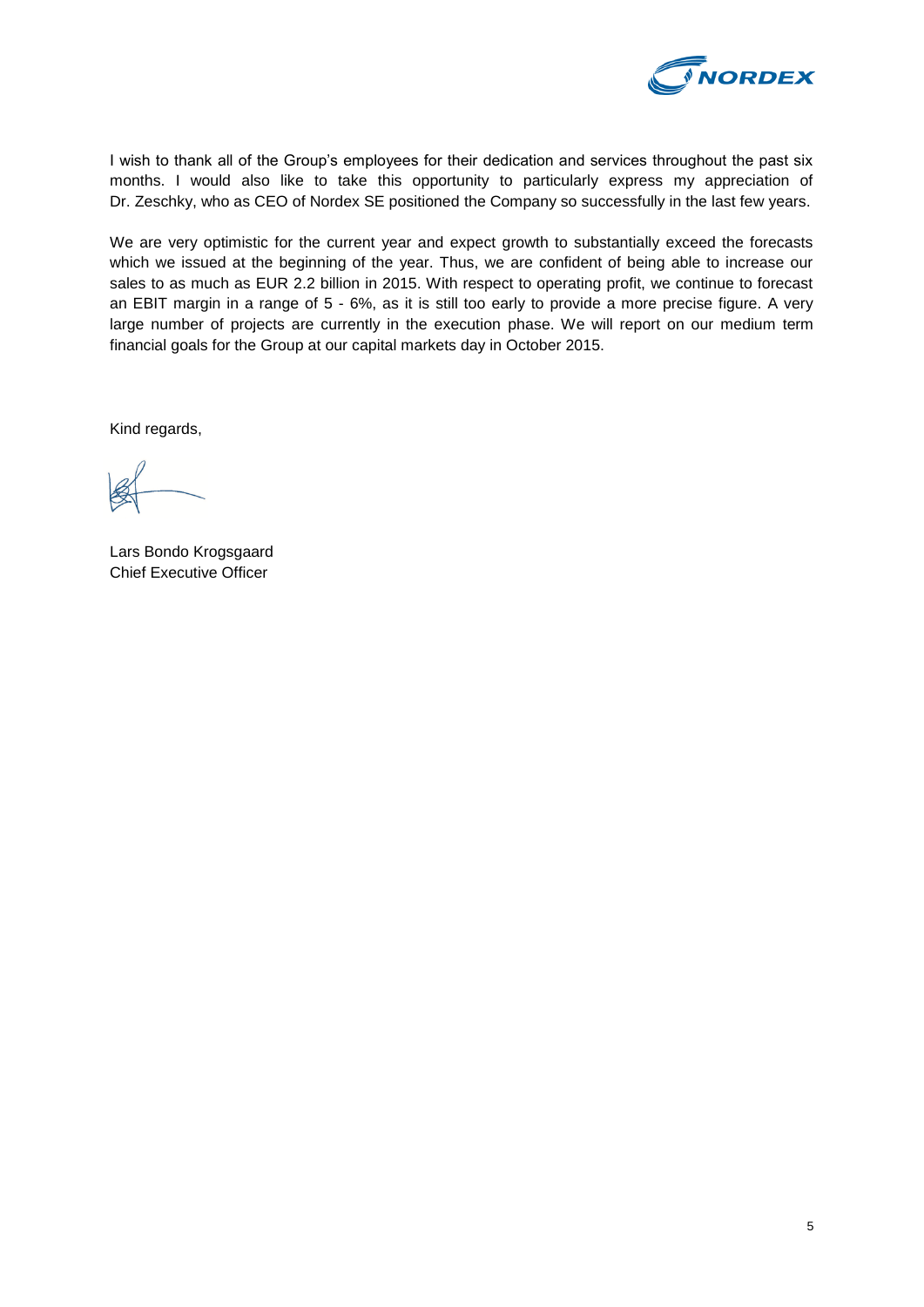

# **The stock**

The equities indices of the main international financial markets generally performed disparately in the first half of 2015. The US Dow Jones blue chip index closed the first half of the year 1% down on the end of the previous year, while the European EURO STOXX 50 advanced by 8.8% to 3,424 points in the same period. The DAX, the German blue chip benchmark index, closed at 10,945 points on 30 June 2015, i.e. just under 12% up on the final day of trading in 2014 (9,805 points). However, it was almost 12% off the high of 12,391 points which it had reached on 10 April 2015 – primarily as a result of the turbulence which had arisen in connection with Eurozone member state Greece.

The TecDAX technology stock index, in which Nordex is included, rose to 1,626 points at the end of the first half, equivalent to a gain of just under 19% over the end of 2014 (1,371 points). The RENIXX, a global index tracking shares in companies engaged in renewable energies, closed at 522 points, equivalent to an increase of more than 39% over the end of the previous year, reflecting the continued rise in importance which market participants are attaching to renewable energies.

Nordex SE stock was again one of the driving forces behind the advances recorded in the TecDAX and even outperformed the RENIXX with gains of more than 43%. The stock closed at EUR 21.50 on 30 June 2015. It reached a high for the year to date of EUR 23.16 on 20 May 2015 and a low of EUR 15.09 on 5 January 2015.

Average daily trading volumes of Nordex stock on the Xetra electronic trading platform amounted to around 962,000 shares, 24% lower than in the previous year (first half of 2014: 1.27 million shares). A peak of 3.23 million shares was traded on 6 May 2015. All told, trading volume exceeded one million shares on 45 days. During the period under review, the institutional investors DWS (5.01%) and JPMorgan (3.22%) exceeded the reporting thresholds of 5% and 3%, respectively, and disclosed their share of the voting rights in accordance with statutory requirements.

During the period under review, Nordex attended several international capital market conferences and held its own press and analyst conference with a dial-in option in Frankfurt. In addition, it offered interested shareholders a guided tour of its production facilities at the end of the annual general meeting at the beginning of June. In addition, the Management Board and the IR team utilised various opportunities for direct contact with investors.

As well as this, ongoing coverage by 15 research institutions ensures that Nordex SE's business performance remains transparent. During the period under review, a further two institutions - Kepler Cheuvreux and Bankhaus Metzler - added Nordex to their coverage universe. In addition, Oddo Seydler Bank AG initiated coverage of the company in July. All three institutions have given Nordex stock a buy rating.

Information on Nordex stock as well as news, reports and presentations on the Company are regularly available from the Investor Relations section of the Nordex Group's website at www.nordexonline.com/en/investorrelations. In addition, it is possible to subscribe to the e-mail newsletter service to keep abreast of all main developments at Nordex with minimum delay.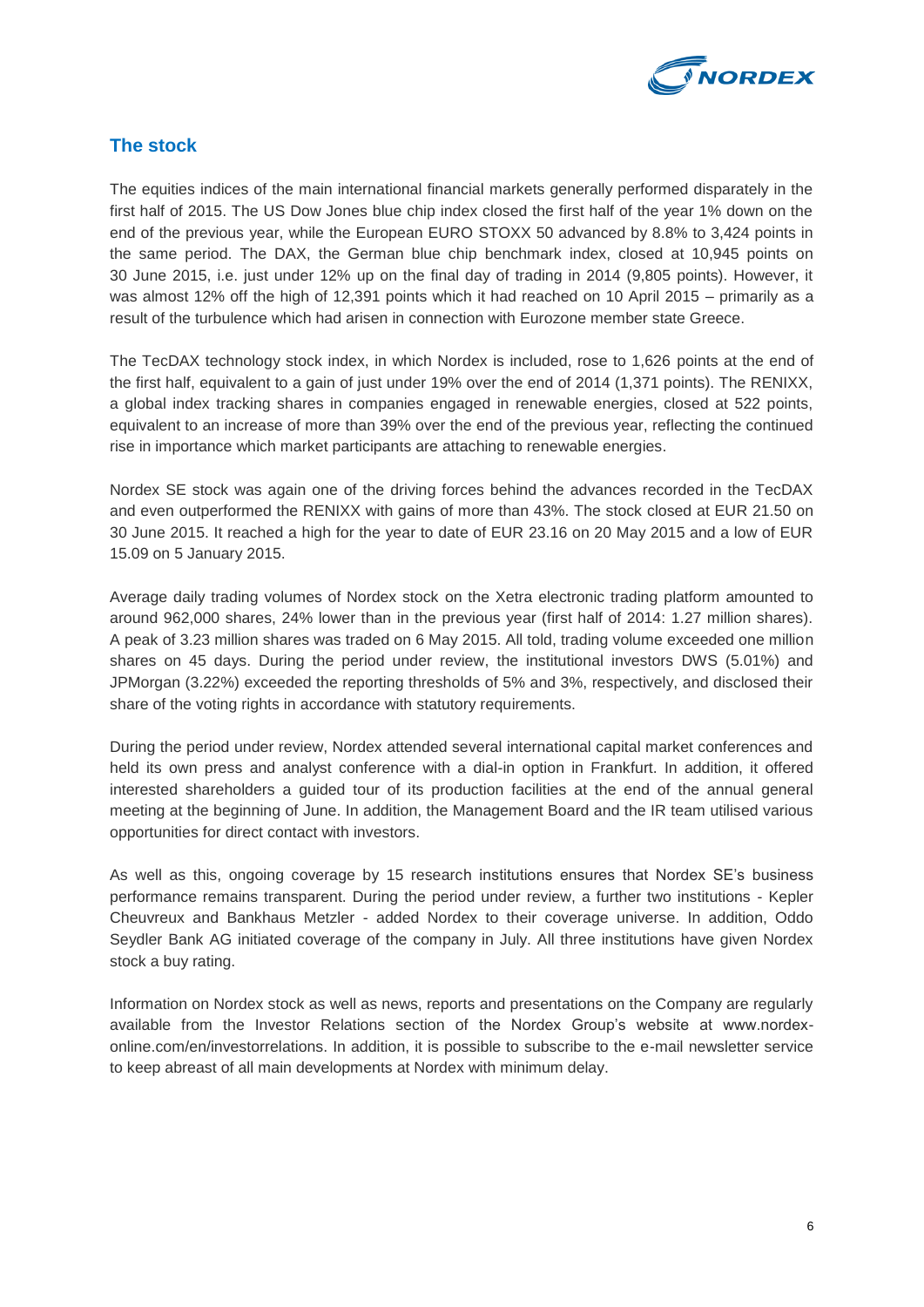



#### **Performance of Nordex stock from 1 January 2015 until 30 June 2015**

Source: Deutsche Börse; IWR (Internationales Wirtschaftsforum Regenerative Energien)

### **Shareholder structure as of 30 June 2015**

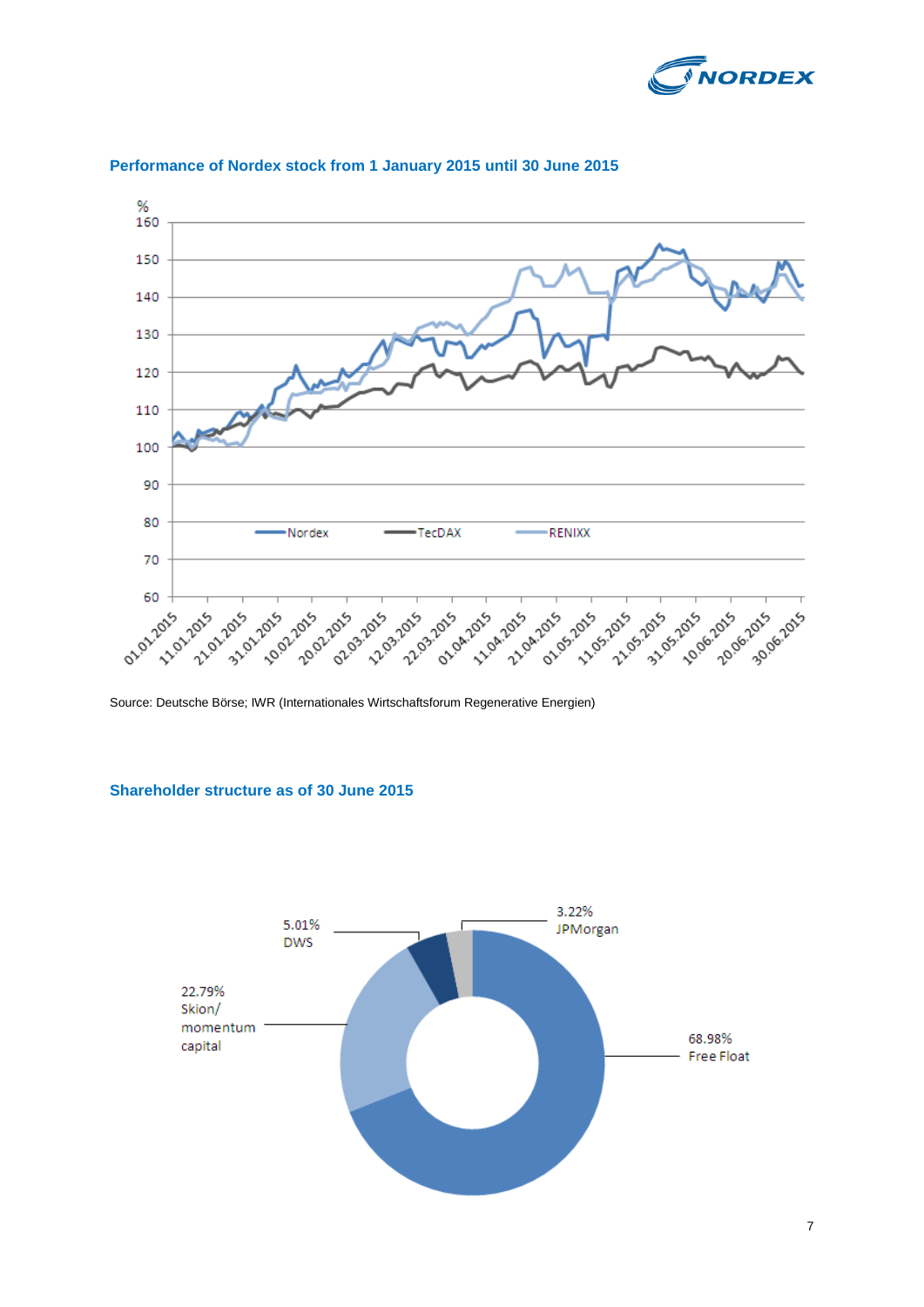

## **Interim Group management report as of 30 June 2015**

#### **Economic conditions**

In April, the International Monetary Fund (IMF) updated its forecast for 2015 and now expects the global economy to expand by 3.5% in 2015 and by 3.8% in 2016. Compared with its last study published in January 2015, there are no changes in its global growth expectations. There were significant regional shifts in expectations only for the United States, Russia, Brazil and Mexico (forecasts lowered) and for India and Southern Europe (forecasts raised).

At the same time, central banks around the world remain committed to their accommodative monetary policies. Thus, the US Fed indicated in February that it will not raise interest rates in the near future, while the European Central Bank (ECB) left its main refinancing rates unchanged at their previous low level in the first half of the year.

During the period under review, the euro depreciated sharply against the US dollar (USD), reaching a low of EUR 1.05 per dollar in mid-February. At the end of the first half, it stood at 1.11 per USD. Although this in principle this should help Eurozone exports, order intake in the German industrial sector have not materially benefited. Seasonally adjusted orders from countries outside the Eurozone declined slightly by 2% in the period under review.

Electricity prices in Europe remained at a low level. On the European Energy Exchange (EEX) in Leipzig, base load electricity for the coming year traded at an average of EUR 32.10/MWh as of June 2015, a further 2% lower than in the prior year (2014: EUR 32.77/MWh). Prices in the Scandinavian Nordpool wholesale market even dipped below EUR 20/MWh in the period under review.

Renewable energies continue to play a key role in global energy production. According to the BP energy report, renewables accounted for 22.5% of global energy production in 2014, 0.7 percentage points up on the previous year (2013: 21.8%). Growth in wind power is playing a crucial role in this respect. This is also reflected in funding volumes. Bloomberg New Energy Finance (BNEF) reports that funding volumes for investments in renewable energies amounted to USD 53 billion in the second quarter of 2015, down on the previous year's figure of USD 73.6 billion. BNEF sees this as evidence that renewable production technologies have continued to mature and that the expected returns are not currently attracting providers of venture capital as much. What is more, some major capitalintensive projects in the offshore wind power segment were included in the comparable prior-year period.

#### **Business performance**

There was a further substantial improvement in Nordex's orders in the first half of 2015, with order intake rising by 48.9% to EUR 1,353.5 million (previous year: EUR 908.9 million). New business was particularly encouraging in the core European markets. Germany, the United Kingdom, France, Ireland and Poland accounted around 57% of order, while more than a third originated from new growth regions such as South Africa, Pakistan and Uruguay.

Moreover, Nordex is enjoying sustained success with its new Generation Delta series, which is now available in a full range covering strong to light wind conditions. 19% of the turbines sold in the first half of the year were from this series. The N117/2400 remained the top-selling model, accounting for 41% of all turbines sold.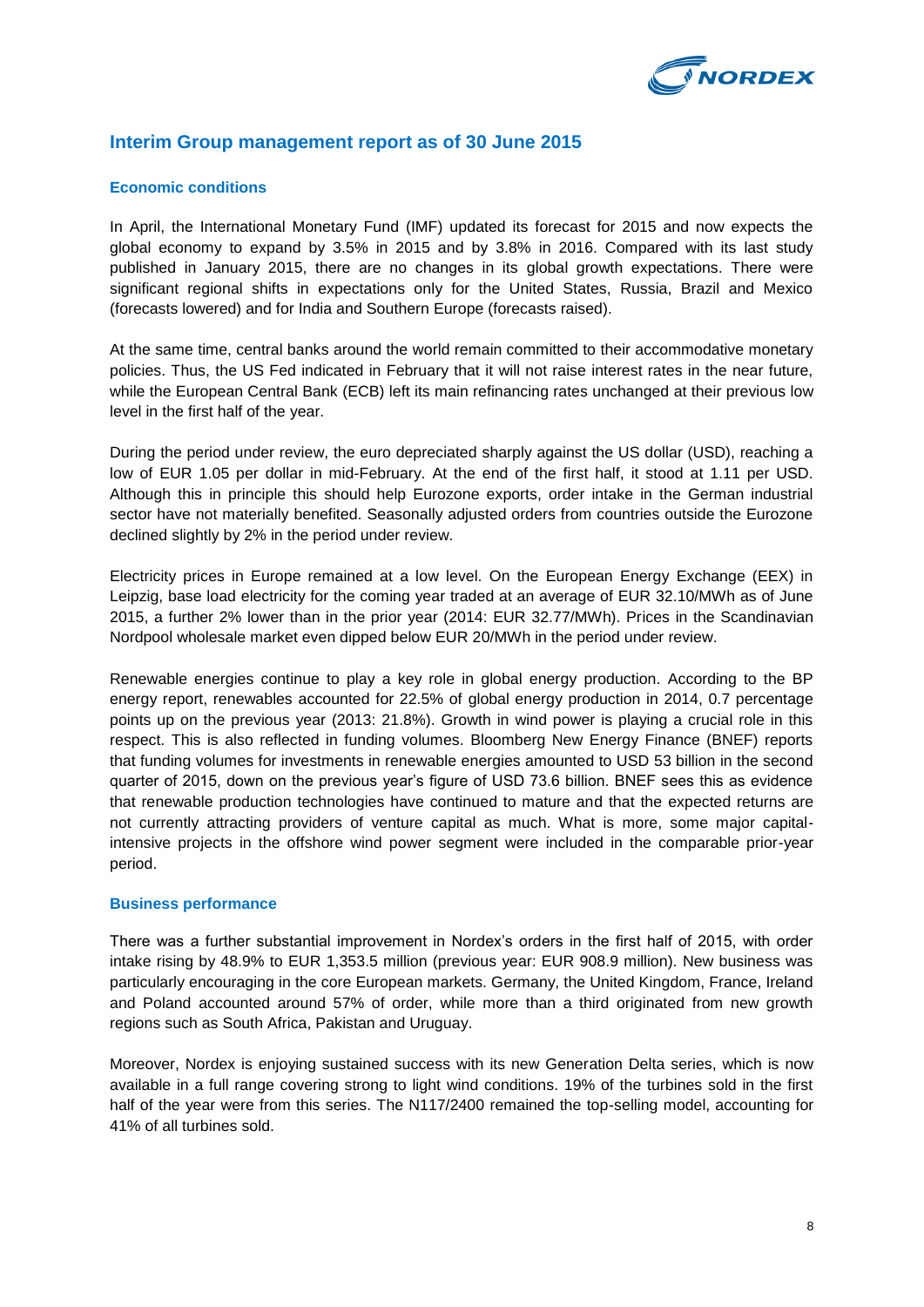

#### Turbine order intake by region

|              | $01.01 -$     | $01.01 -$     |
|--------------|---------------|---------------|
|              | 30.06.2015    | 30.06.2014    |
|              | $\frac{9}{6}$ | $\frac{9}{6}$ |
| <b>EMEA</b>  | 81            | 90            |
| The Americas | 19            |               |
| Asia*        | O             |               |

\*The Pakistan and Singapore business units are included in the EMEA segment as of 1 January 2015.

Consolidated sales amounted to EUR 1,100.3 million in the period under review, 34.9% up on the previous year (EUR 815.4 million). Compared with the same period in the previous year, in which 83% of sales had arisen in the core EMEA region, the period under review saw greater regional concentration again: Thus, EMEA contributed 86% of sales and the Americas the remaining 14% (previous year: 15%). However, as just under 17% of the orders currently on hand are from the Americas and Asia, the dominant position held by EMEA will weaken in the course of the year in favour of greater regional diversification.

#### Sales by region

|              | $01.01 -$     | $01.01 -$  |
|--------------|---------------|------------|
|              | 30.06.2015    | 30.06.2014 |
|              | $\frac{9}{6}$ | 0/<br>7a   |
| <b>EMEA</b>  | 86            | 83         |
| The Americas | 14            | 15         |
| Asia*        | U             |            |

\*The Pakistan and Singapore business units are included in the EMEA segment as of 1 January 2015.

The share of exports stood at 72.1% in the first half of 2015 (previous year: 78.2%). Service business contributed 8.4% to consolidated sales (previous year: 9.1%), rising by just under 24% over the previous year to EUR 92.0 million (previous year: EUR 74.4 million). The renewal rate for expiring service contracts remained robust, amounting to around 87.0% on a twelve-month roll-over basis (previous year: 97%). This decline is due to the delayed inclusion of a major contract for an Italian customer in the statistics. Adjusted for this effect, the renewal rate amounted to 92%.

Turbine production output rose significantly by just under 75% over the previous year to 1,013 MW (previous year: 579.1 MW). This reflects preproduction of firmly financed projects which Nordex will execute in the second half of 2015. At the same time, rotor blade output dropped by just under 29% to 165 units due to the modernisation of production activities and related modifications (previous year: 231 blades). Production mostly involved complex rotor blades for multi-megawatt turbines.

#### Production output

|                        |               | $01.01 -$  | $01.01 -$  |
|------------------------|---------------|------------|------------|
|                        |               | 30.06.2015 | 30.06.2014 |
|                        |               | $\%$       |            |
| Turbine assembly       | MW            | 1,013.0    | 579.1      |
| Rotor blade production | <b>Number</b> | 165        | 231        |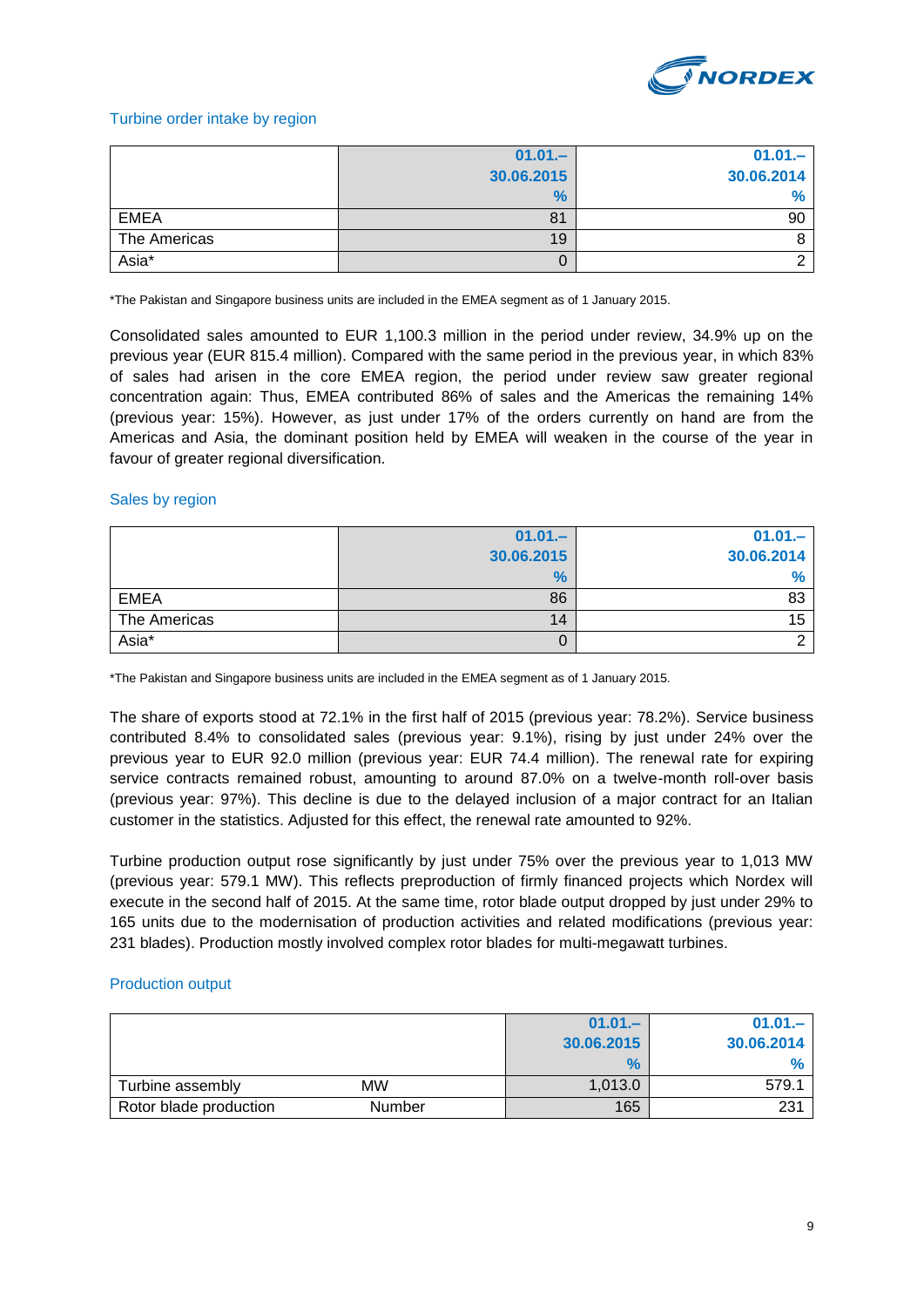

In the first six months of 2015, Nordex installed 235 wind turbines with a combined capacity of 611.2 MW for its customers in twelve international wind power markets. This is a decline of 8.4% over the same period in 2014, due to seasonal fluctuations in project execution. The greatest proportion of installations was accounted for by Germany (139.9 MW), Turkey (107.4 MW), France (102.3 MW) and the United Kingdom (52.5 MW). At just under 42%, the light-wind N117/2400 turbine remained our top seller, with the new Delta Generation contributing just under 25%.

Thanks to the sharp growth in new business, the book-to-bill ratio remained at around 1.3. The backlog of firmly financed orders rose to EUR 1,768.6 million as of 30 June 2015 (previous year: EUR 1,415.7 million), thus exceeding the end of the previous year by 21% (31 December 2014: EUR 1,461.6 million). In addition, Nordex had further turbine contracts valued at EUR 664.4 million (weighted according to order probability) as of 30 June 2015. These contingent orders comprise delivery contracts or corresponding master contracts for turbine deliveries which do not yet satisfy all criteria for immediate commencement.

#### **Results of operations and earnings**

In the first half of 2015, the Nordex Group's operating earnings rose by just under 66% to EUR 61.5 million (previous year: EUR 37.1 million), accompanied by an increase of 0.6 percentage points to 5.6% in the EBIT margin compared with the previous quarter. Compared with the same period of the previous year (first half of 2014: 4.5%), it widened by as much as 1.1 percentage points. This favourable performance is mainly due to economies of scale, particularly in turbine assembly.

The personnel expense ratio dropped to 8.5% (previous year: 9.9%). Measured against increased business volumes (34.9% increase in sales), other operating expenses grew by a disproportionately low 21.1% to EUR 68.3 million, equivalent to 6.2% of sales, compared with 6.9% in the previous year. Structural costs net of amortisation and depreciation climbed by a disproportionately low rate of 22% to EUR 148.0 million (previous year: EUR 121.0 million).

Net finance expense improved by EUR 2.6 million to EUR 10.3 million (previous year: EUR 12.9 million), reflecting the improved terms for corporate finance which had been optimised in the previous year. Despite the increased utilisation of the guarantee facilities required for operating business, Nordex thus achieved a 15% improvement in net finance expense. After interest and taxes (EUR 14.4 million), Nordex posted a 123% increase in consolidated net profit to EUR 36.9 million (previous year: EUR 16.5 million).

#### **Financial condition and net assets**

As of 30 June 2015, the Nordex Group had an equity ratio of 30.8% (31 December 2014: 31.9%). At EUR 1,406.8 million, total assets were 13.5% higher than at the end of 2014 (31 December 2014: EUR 1,239.9 million). Cash and cash equivalents including fixed-term deposits climbed by 11.5% to EUR 433.2 million over the end of the previous year (31 December 2014: EUR 388.4 million).

Inventories declined by just under 4% to EUR 263.2 million in the first half of the year (31 December 2014: EUR 273.9 million). On the other hand, trade receivables rose by 44.8% to EUR 268.6 million (31 December 2014: EUR 185.5 million), reflecting the work commenced on firmly financed orders. Matching this, trade payables climbed by more than 77% to EUR 314.5 million (31 December 2014: EUR 177.5 million). Overall, the working capital ratio amounted to -2.1%, marking a small increase of 0.2 percentage points over the end of 2014 (31 December 2014: -2.3%). This shows that Nordex has continued to improve its liquidity by means of working capital management and the high down payments.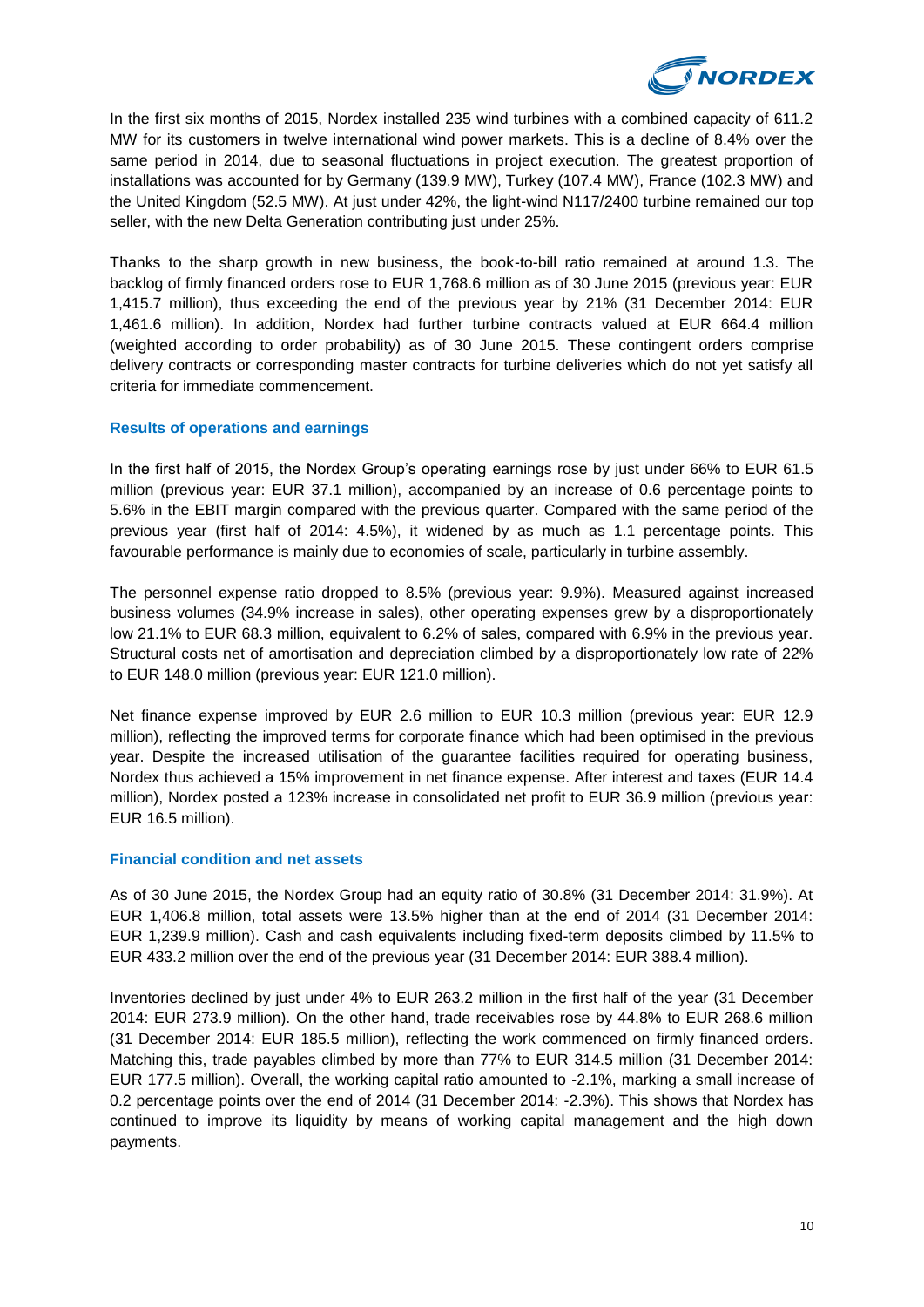

In the period under review, Nordex generated a cash flow of EUR 73.4 million from operating activities (previous year: EUR 91.2 million). Net of the cash flow from investing activities of EUR 31.5 million (previous year: EUR 21.2 million), free cash flow amounted to a positive EUR 41.9 million (previous year: EUR 70.1 million). At the same time, net liquidity rose by more than 21% to 282.0 million (31 December 2014: EUR 232.2 million).

#### **Capital spending**

Capital spending amounted to EUR 33.3 million in the period under review (previous year: EUR 29.5 million). The increase of just under 13% is primarily due to the modernisation and expansion of rotor blade production. Accordingly, the main additions were property, plant and equipment (EUR 19.5 million) for production, specifically technical equipment and machinery.

A further focus was on research and development and, hence, own work capitalised. Spending here amounted to EUR 12.6 million in the first six months of 2015 (previous year: EUR 15.9 million).

#### **Research and development**

In order to steadily enhance the competitiveness of Nordex turbines and wind farms, the Company is primarily concentrating on lowering the cost of energy in each wind class and on safeguarding and improving the basis for obtaining the necessary approvals and grid connection capabilities in established and new markets. In the period under review, product development primarily entailed further work on Generation Delta.

This is the fourth-generation Nordex multi-megawatt platform comprising the N100/3300 turbine for strong winds (IEC 1a), the N117/3000 turbine for moderate winds (IEC 2a) and the N131/3000 for light winds (IEC 3a). The Generation Delta turbines are characterised by larger rotor diameters and an increased nominal output, resulting in gains of up to 31% in annual energy yield. The relevant documentation and certificates are available for all Generation Delta turbines, allowing customers and investors to apply for building permits for ten different hub heights between 75 metres and 144 metres.

In the period under review, testing and measuring activities were continued on the first N131/3000 turbine to be installed and are also necessary for type certification in accordance with the international IEC standard. Preliminary results indicate that the turbine meets and, in some cases, even exceeds the very low noise emission calculations, meaning that it is particularly suitable for non-coastal locations. Intensive product development is continuing on the series launch and optimisation of the N131/3000 as part of a largely standardised Generation Delta platform.

With respect to further enhancements to Generation Gamma, particularly the highly efficient N117/2400 for light-wind locations (IEC3a), the main focus in the first half of 2015 was on measures to lower product costs by widening the pool of suppliers for the main components as well as on further optimisation of the nacelle and towers. Nordex will also be able to incorporate many of these and other developments (e.g. management and control systems as well as operations management and monitoring of wind power systems and wind farms) in Generation Delta turbines thanks to its platform strategy.

As well as this, work on optimising the Nordex Anti-Icing System (AIS) continued. Migration of the system to the 131-metre rotor of the N131/3000 is proceeding according to schedule, with preliminary installations expected at the end of the year.

A further key aspect of development activities included projects to satisfy the updated grid connection requirements in existing markets and to ensure grid conformity in new markets and corresponding modifications to the electrical systems.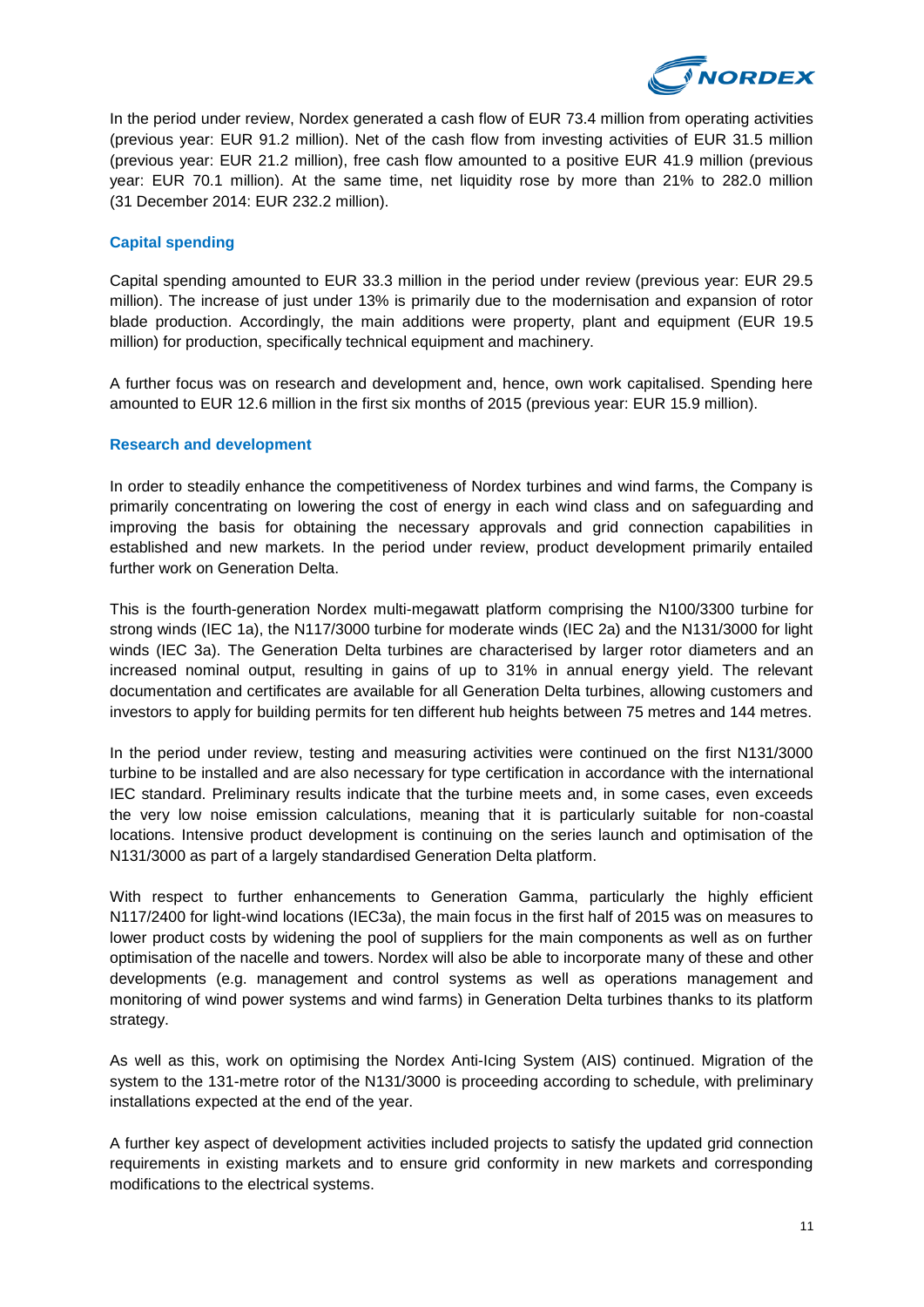

#### **Employees**

As of the reporting date, the Nordex Group had 3,060 employees, an increase of 12.1% over the previous year (30 June 2014: 2,729). Employee numbers were up 4.8% on the end of 2014 (2,919 employees). Production and service functions primarily accounted for the additional recruitment. Regionally, this particularly applies to activities in Germany (production base) and the growth markets of Turkey and Finland. At the end of the period under review, just under 94% of Nordex's employees were based in EMEA, i.e. Europe and South Africa, just over 4% in the Americas and 2% in Asia.

#### **Risks and opportunities**

In the period under review, there were no material changes in the opportunities and risks to the Group's expected performance described in detail in the Nordex SE annual report for 2014. However, increased customer activity is discernible in markets in which legislative changes are foreseeable. This currently has a positive impact on Nordex's order intake in Germany and Turkey.

In the assessment of the Management Board, there are currently no significant individual risks that are liable to compromise the Nordex Group's going-concern status. The same is also true with respect to an overall consideration of all risks.

#### **Outlook**

The International Monetary Fund (IMF) confirmed its January 2015 forecast in April and continues to expect the global economy to expand by 3.5% this year. The emerging markets are set to grow by 4.3% and the developed industrialised nations by 2.4%. The IMF forecasts above-average growth potential in the United States, which should expand by 3.1%. In general, the IMF sees a rising need for infrastructure spending in a number of economies.

According to the IMF, the German economy will remain on its growth trajectory and expand again by 1.6% in 2015, thus slightly outpacing the Eurozone as a whole (1.5%). After three consecutive increases, the ifo business confidence index has weakened somewhat, slipping from 108.5 points to 107.4 points in June 2015 and climbed slightly up to 108.0 points in July, while manufacturing output has remained steady compared with the first half of 2014.

The analysts at MAKE Consulting have issued a positive forecast for growth in the global wind power market in 2015, stating that turbine output will amount to 57.8 GW, thus outstripping the record figure achieved in 2014 by roughly 18%. At 54.5 GW, onshore turbines, the market addressed by Nordex, will contribute 94% to new installed capacity in the global markets.

MAKE expects further growth in EMEA this year, particularly in Southern Europe and the new markets of Africa. At the same time, it anticipates a recovery in key countries in Eastern Europe, while Northern Europe should remain largely stable. Substantial growth is being forecast for the United States, China and Latin America.

In the important German market, VDMA (German Federal Mechanical Engineering Association) and BWE (German Wind Power Association) expect a further sharp rise in onshore capacity of an estimated amount of at least 4,000 MW - despite the adjustments to tariffs.

On the basis of the unexpectedly strong momentum in global demand for wind turbines and the further 21% increase in its order book, Nordex is raising its full-year guidance for sales and order intake by around 5% and 15%, respectively. Thus, sales are expected to rise to EUR 2.0 - 2.2 billion (previously EUR 1.9 - 2.1 billion) and order intake to EUR 2.1 - 2.3 billion (previously EUR 1.8 - 2.0 billion). This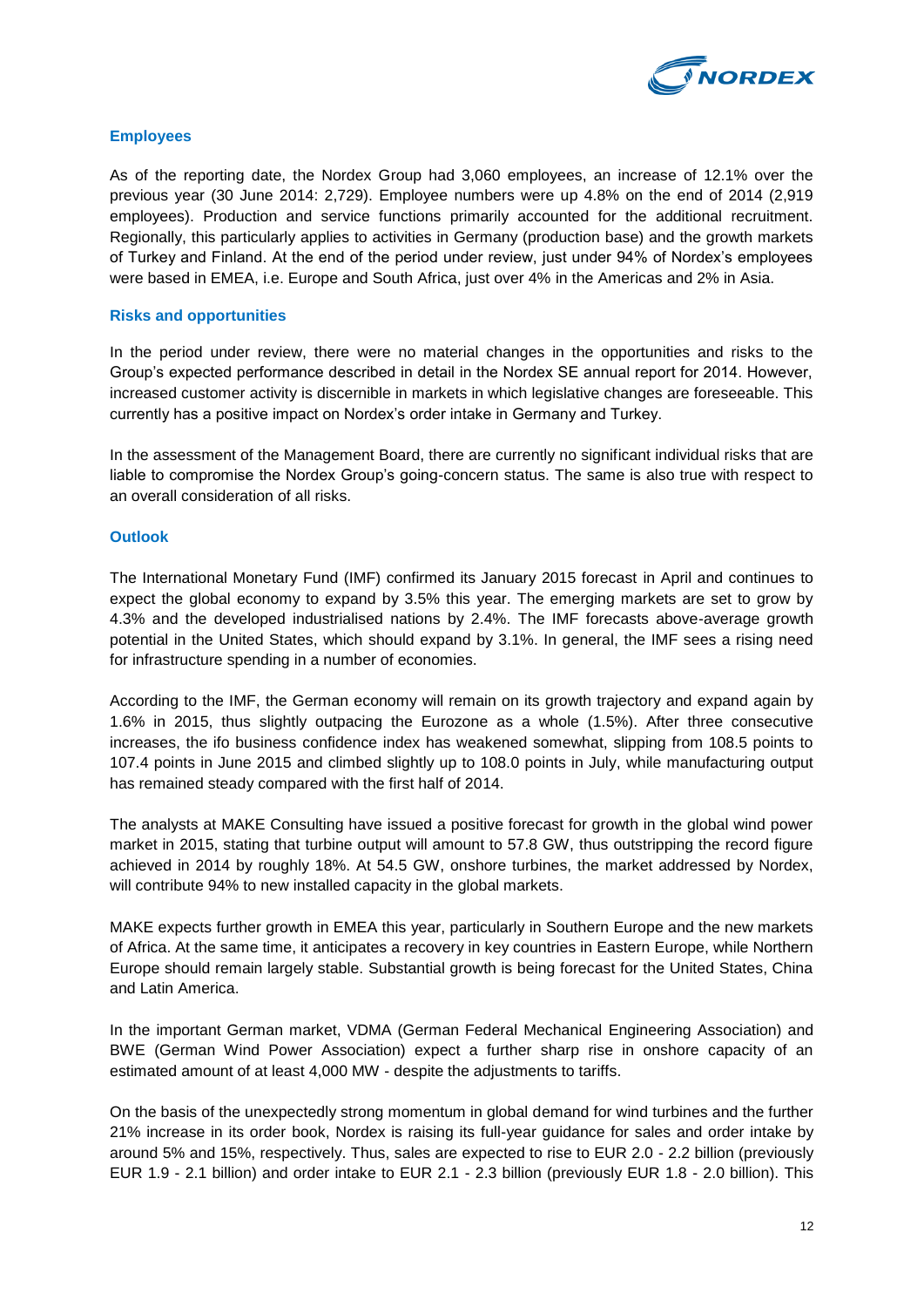

translates into an increase of over 30% in the case of order receipts and 25% in the case of sales compared with the previous year.

In addition, Nordex continues to expect the EBIT margin to widen to 5 - 6% in 2015. This will be supported by the lower cost of electricity, the elimination of project execution inefficiencies and economies of scale. The continued low working capital as of the reporting date could fluctuate during the year due to the typical characteristics of project business. A working capital ratio of less than 5% remains the target. Capital spending will amount to EUR 60 – 65 million (previously EUR 50 – 60 million).

#### **Events after the conclusion of the period under review**

On 2 July 2015, DWS (Deutsche Asset & Wealth Management Investment GmbH), a subsidiary of Deutsche Bank AG, announced in accordance with Section 21 (1) of the German Securities Trading Act that it had acquired 5.005% of the voting rights (equivalent to 4,048,021 shares) in Nordex and had therefore exceeded the reporting threshold of 5%.

On 13 July 2015, Nordex announced the turn-key sale of French wind farm Ondefontaine to its customer Saméole. Four N100/2500 turbines are to be installed on the north-western coast of France in the Lower Normandy region by May 2016 and will be managed under a ten-year premium service contract.

On 17 July 2015, JPMorgan Asset Management (UK) Limited announced in accordance with Section 21 (1) of the German Securities Trading Act that it had acquired 5.02% of the voting rights (equivalent to 4,058,267 shares) in Nordex and had therefore exceeded the reporting threshold of 5%.

On 22 July 2015, DWS (Deutsche Asset & Wealth Management Investment GmbH), a subsidiary of Deutsche Bank AG, announced in accordance with Section 21 (1) of the German Securities Trading Act that it had acquired 4.73% of the voting rights (equivalent to 3,906,756 shares) in Nordex and had therefore dropped below the reporting threshold of 5%.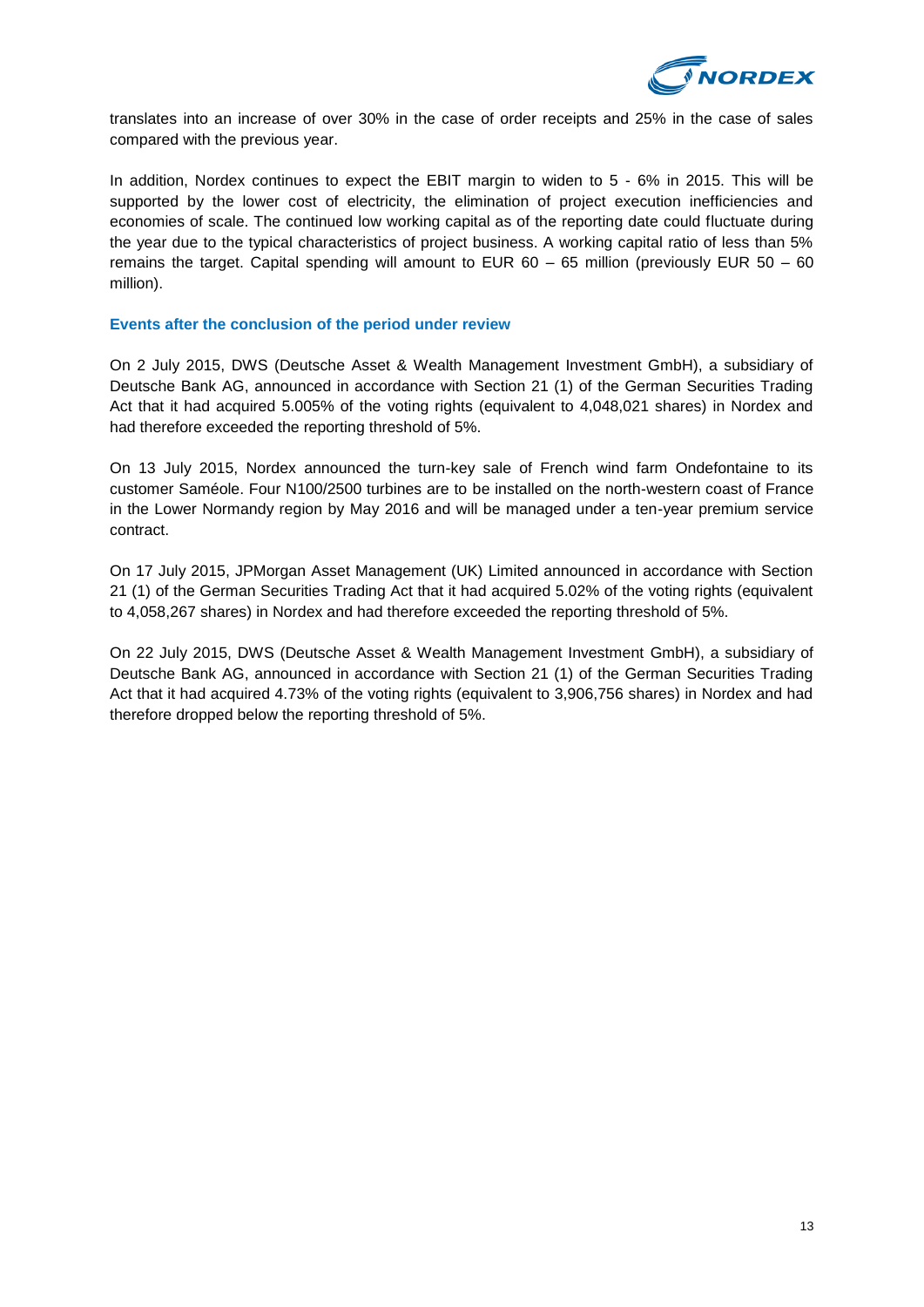

# **Consolidated balance sheet**

as of 30 June 2015

| <b>Assets</b>                                   | 30.06.2015          | 31.12.2014          |
|-------------------------------------------------|---------------------|---------------------|
|                                                 | <b>EUR thousand</b> | <b>EUR thousand</b> |
| Cash and cash equivalents                       | 323,162             | 313,420             |
| Fixed-term deposits                             | 110,000             | 75,000              |
| Trade receivables and                           |                     |                     |
| future receivables from construction contracts  | 268,644             | 185,461             |
| Inventories                                     | 263,201             | 273,880             |
| Income tax refund claims                        | 694                 | 1,720               |
| Other current financial assets                  | 38,558              | 27,513              |
| Other current non-financial assets              | 71,732              | 44,211              |
| <b>Current assets</b>                           | 1,075,991           | 921,205             |
| Property, plant and equipment                   | 142,417             | 136,193             |
| Goodwill                                        | 9,960               | 9,960               |
| Capitalised development expense                 | 106,115             | 106,118             |
| Other intangible assets                         | 3,437               | 2,866               |
| <b>Financial assets</b>                         | 2,205               | 2,211               |
| Investments in associates                       | 11,759              | 13,320              |
| Other non-current financial assets              | 3,710               | 3,131               |
| Other non-current non-financial assets          | 4                   | 13                  |
| Deferred income tax assets                      | 51,170              | 44,833              |
| <b>Non-current assets</b>                       | 330,777             | 318,645             |
| <b>Assets</b>                                   | 1,406,768           | 1,239,850           |
|                                                 |                     |                     |
| <b>Equity and liabilities</b>                   | 30.06.2015          | 31.12.2014          |
|                                                 | <b>EUR thousand</b> | <b>EUR thousand</b> |
| Trade payables                                  | 314,484             | 177,479             |
| Income tax liabilities                          | 8,715               | 3,905               |
| Other current provisions                        | 55,075              | 31,130              |
| Other current financial liabilities             | 186,088             | 25,679              |
| Other current non-financial liabilities         | 338,104             | 391,052             |
| <b>Current liabilities</b>                      | 902,466             | 629,245             |
| Pensions and similar obligations                | 1,810               | 1,786               |
| Other non-current provisions                    | 21,143              | 21,430              |
| Other non-current financial liabilities         | $\overline{0}$      | 156,771             |
| Other non-current non-financial liabilities     | 3,918               | 3,775               |
| Deferred income tax liabilities                 | 43,675              | 30,844              |
| <b>Non-current liabilities</b>                  | 70,546              | 214,606             |
| Subscribed capital                              | 80,882              | 80,882              |
| Share premium                                   | 241,239             | 242,624             |
| Other retained earnings                         | $-7,951$            | $-7,951$            |
| Cash flow hedges                                |                     | $-2,901$            |
|                                                 | $-2,723$            |                     |
| Foreign-currency adjustment item                | 3,818               | 1,762               |
| Consolidated net profit carried forward         | 81,583              | 81,583              |
| Consolidated net profit                         | 36,908              | 0                   |
| Share in equity                                 |                     |                     |
| attributable to parent company's equity holders | 433,756             | 395,999             |
| <b>Equity</b>                                   | 433,756             | 395,999             |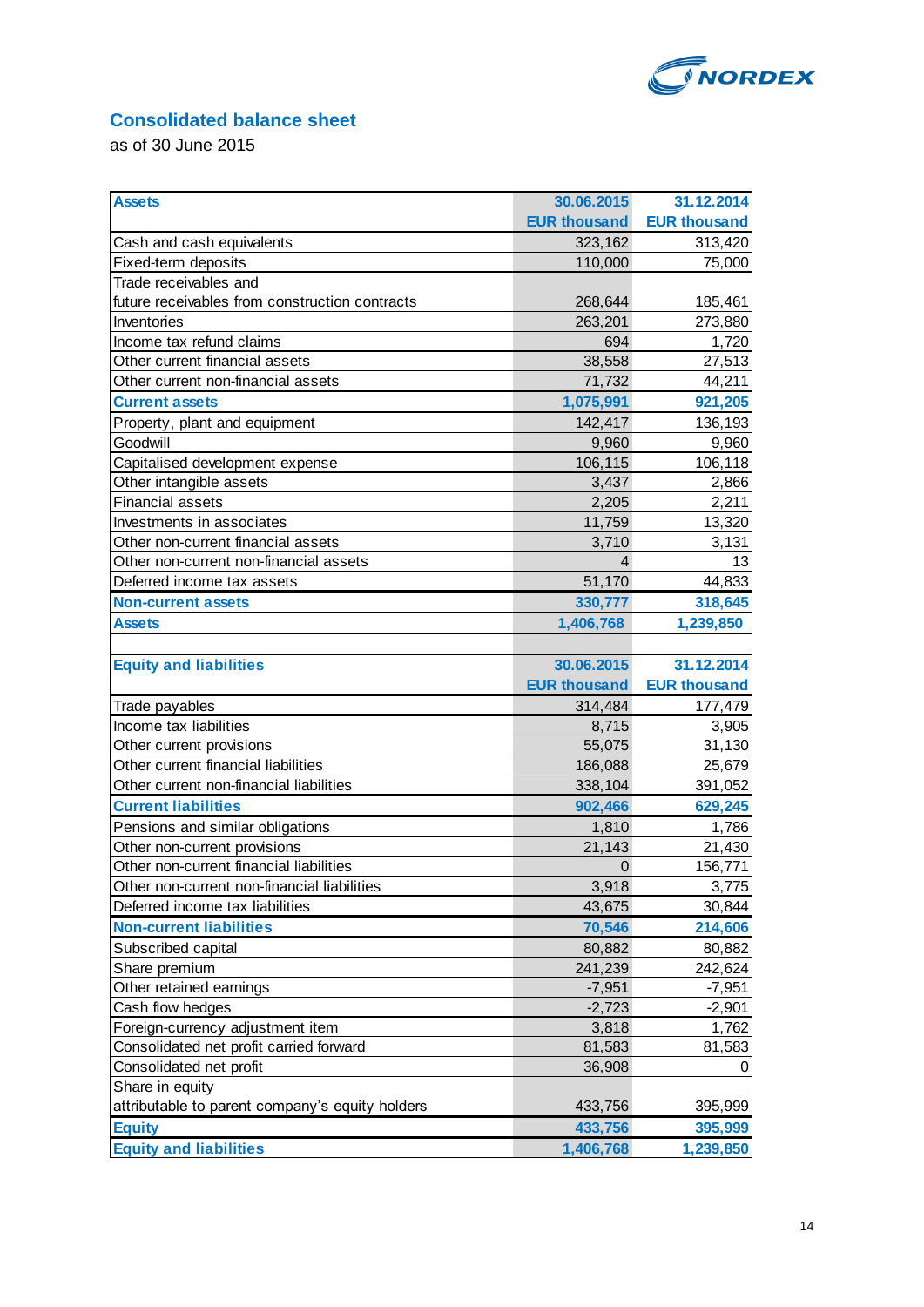

# **Consolidated income statement**

for the period from 1 January to 30 June 2015

|                                                  | 01.01.2015- | 01.01.2014- | 01.04.2015-                                   | 01.04.2014-         |
|--------------------------------------------------|-------------|-------------|-----------------------------------------------|---------------------|
|                                                  | 30.06.2015  | 30.06.2014  | 30.06.2015                                    | 30.06.2014          |
|                                                  |             |             | <b>EUR thousand EUR thousand EUR thousand</b> | <b>EUR thousand</b> |
| Sales                                            | 1,100,319   | 815,433     | 603,830                                       | 390,947             |
| Changes in inventories and other                 |             |             |                                               |                     |
| own work capitalised                             | $-16,533$   | $-40,969$   | $-12,912$                                     | 2,262               |
| <b>Total revenues</b>                            | 1.083.786   | 774,464     | 590.918                                       | 393,209             |
| Other operating income                           | 13,664      | 16,377      | 9.472                                         | 12,843              |
| Cost of materials                                | $-847,891$  | $-597,680$  | $-463,684$                                    | $-307,946$          |
| Personnel expenses                               | $-93,382$   | $-80,992$   | $-48,564$                                     | $-42,346$           |
| Depreciation/amortisation                        | $-26,354$   | $-18,737$   | $-13,407$                                     | $-9,549$            |
| Other operating expenses                         | $-68,282$   | $-56,368$   | $-37,969$                                     | $-30,265$           |
| <b>Earnings before interest and taxes (EBIT)</b> | 61,541      | 37,064      | 36.766                                        | 15,946              |
| Income from investments                          | 1.043       | 330         | 1.043                                         | 330                 |
| Net profit/loss from at-equity valuation         | $-1,560$    | $-2,298$    | $-1,574$                                      | $-2,140$            |
| Other interest and similar income                | 1,247       | 975         | 690                                           | 525                 |
| Interest and similar expenses                    | $-10,989$   | $-11,883$   | $-6,315$                                      | $-3,568$            |
| <b>Net finance expense</b>                       | $-10,259$   | $-12,876$   | $-6,156$                                      | $-4,853$            |
| Net profit/loss from ordinary activity           | 51,282      | 24.188      | 30.610                                        | 11,093              |
| Income taxes                                     | $-14,375$   | $-7,674$    | $-8,488$                                      | $-3,724$            |
| <b>Consolidated profit</b>                       | 36,908      | 16,514      | 22,122                                        | 7,369               |
| Of which attributable to:                        |             |             |                                               |                     |
| Parent company's equity holders                  | 36,908      | 16,514      | 22,122                                        | 7,369               |
|                                                  |             |             |                                               |                     |
| Earnings per share (in EUR)                      |             |             |                                               |                     |
| Basic*                                           | 0.46        | 0.20        | 0.27                                          | 0.09                |
| Diluted**                                        | 0.46        | 0.20        | 0.27                                          | 0.09                |

\*based on a weighted average of 80.882 million shares (previous year 80.882 million shares) \*\*based on a weighted average of 80.882 million shares (previous year 81.062 million shares)

# **Consolidated statement of comprehensive income**

for the period from 1 January to 30 June 2015

|                                                | 01.01.2015- | 01.01.2014-                      |
|------------------------------------------------|-------------|----------------------------------|
|                                                | 30.06.2015  | 30.06.2014                       |
|                                                |             | <b>EUR thousand EUR thousand</b> |
| <b>Consolidated profit</b>                     | 36.908      | 16.514                           |
| Other comprehensive income                     |             |                                  |
| Items which may be recycled to profit and loss |             |                                  |
|                                                |             |                                  |
| Foreign currency translation difference        | 2,056       | $-283$                           |
| Cash flow hedges                               | 262         | $-9,269$                         |
| Deferred income taxes                          | $-84$       | 2,781                            |
| <b>Consolidated comprehensive income</b>       | 39,142      | 9,743                            |
| Of which attributable to:                      |             |                                  |
| Parent company's equity holders                | 39.142      | 9.743                            |
|                                                |             |                                  |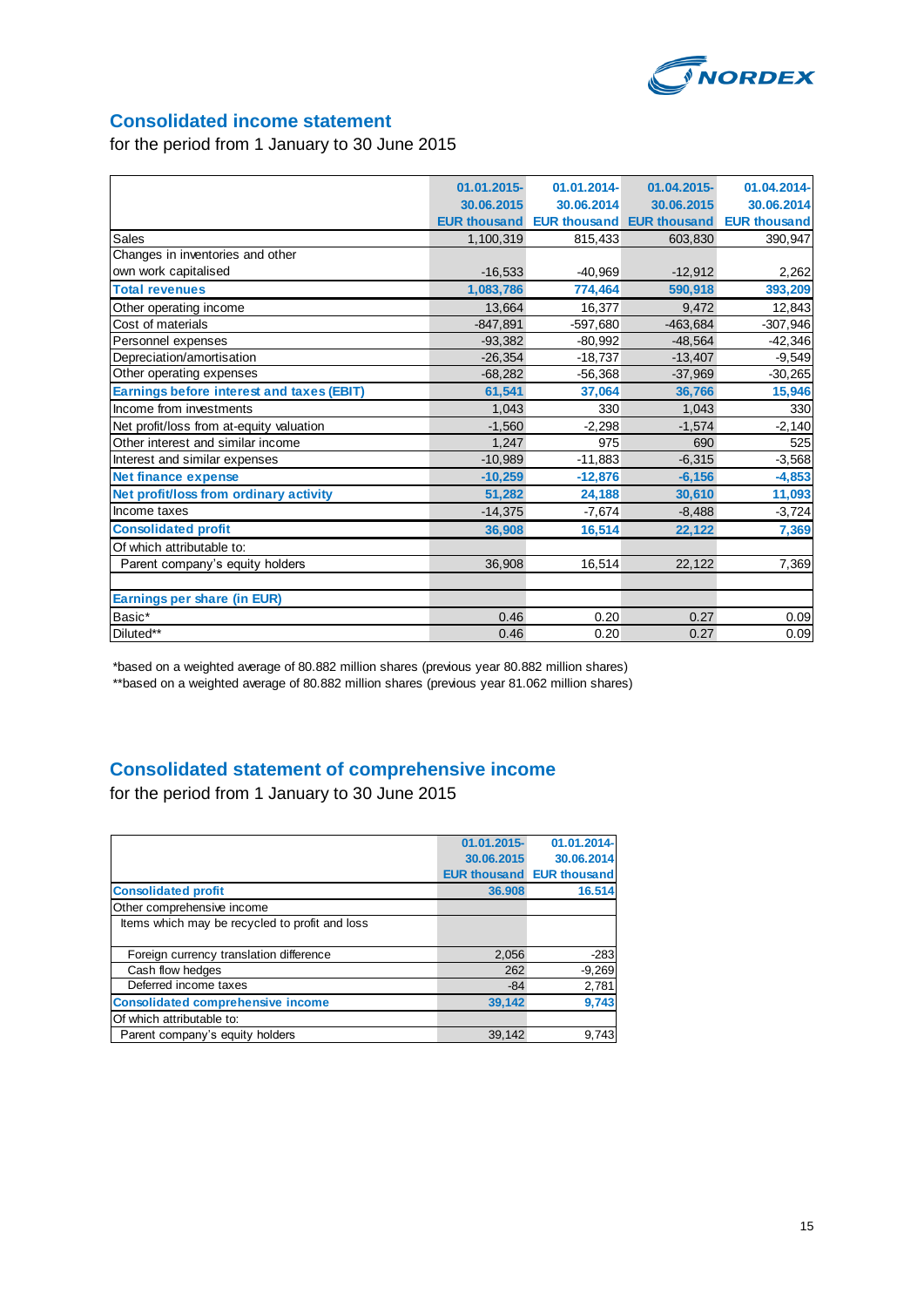

# **Consolidated cash flow statement**

for the period from 1 January to 30 June 2015

|           |                                                                            | 01.01.2015-         | 01.01.2014-         |
|-----------|----------------------------------------------------------------------------|---------------------|---------------------|
|           |                                                                            | 30.06.2015          | 30.06.2014          |
|           |                                                                            | <b>EUR thousand</b> | <b>EUR thousand</b> |
|           | <b>Operating activities:</b>                                               |                     |                     |
|           | Consolidated profit                                                        | 36,908              | 16,514              |
|           | Depreciation/amortisation of non-current assets                            | 26,354              | 18,737              |
|           | <b>Consolidated profit plus depreciation/amortisation</b>                  | 63,262              | 35,251              |
| $\ddot{}$ | Decrease in inventories                                                    | 10,679              | 65,721              |
|           | Increase in trade receivables and                                          |                     |                     |
|           | future receivables from construction contracts                             | $-83,183$           | $-13,823$           |
|           | Increase in trade payables                                                 | 137,005             | 10,020              |
|           | Decrease in prepayments received - non-capitalised -                       | $-62,087$           | $-9,143$            |
|           | Payments received from changes in working capital                          | 2,414               | 52,775              |
|           | Increase in other assets not allocated to investing or                     |                     |                     |
|           | financing activities                                                       | $-44, 121$          | $-10,552$           |
| $\ddot{}$ | Increase in pension provisions                                             | 24                  |                     |
| $\ddot{}$ | Increase in other provisions                                               | 23,658              | 10,099              |
| $\ddot{}$ | Increase in other liabilities not allocated to investing or                |                     |                     |
|           | financing activities                                                       | 23,594              | 8,068               |
|           | Profit from the disposal of non-current assets                             | $-48$               | $-5.990$            |
|           | Other interest and similar income                                          | $-1.247$            | $-975$              |
| $\ddot{}$ | Interest received                                                          | 878                 | 1,018               |
| $\ddot{}$ | Interest and similar expenses                                              | 10,989              | 11,883              |
|           | Interest paid                                                              | $-15,538$           | $-16,413$           |
| $\ddot{}$ | Income taxes                                                               | 14,375              | 7,674               |
|           | Taxes paid                                                                 | $-626$              | $-1,241$            |
|           | Other non-cash income                                                      | $-4,202$            | $-395$              |
|           | Payments received from remaining operating activities                      | 7,736               | 3,184               |
|           | <b>Cash flow from operating activities</b>                                 | 73,412              | 91,210              |
|           | <b>Investing activities:</b>                                               |                     |                     |
| $\ddot{}$ | Payments received from the disposal of property, plant and equipment/      |                     |                     |
|           | intangible assets                                                          | 187                 | 9.344               |
|           | Payments made for investments in property, plant and equipment/            |                     |                     |
|           | intangible assets                                                          | $-33,340$           | $-29,515$           |
|           | Payments received from the disposal of financial assets                    | 1,980               | 2,560               |
|           | Payments made for investments in financial assets                          | $-313$              | $-3,580$            |
|           | <b>Cash flow from investing activities</b>                                 | $-31,486$           | $-21,191$           |
|           | <b>Financing activities:</b>                                               |                     |                     |
|           | Bank loans repaid                                                          | $\Omega$            | $-4,200$            |
|           | Amounts invested in fixed-term deposits                                    | $-35,000$           | $-135,000$          |
|           | Repayment of finance leases                                                | $\Omega$            | $-12,963$           |
|           | <b>Cash flow from financing activities</b>                                 | $-35,000$           | $-152, 163$         |
|           | Cash change in cash and cash equivalents                                   | 6,926               | $-82,144$           |
|           | Cash and cash equivalents at the beginning of the period                   | 313,420             | 332,963             |
| $\ddot{}$ | Exchange rate-induced change in cash and cash equivalents                  | 2,816               | 111                 |
| Ξ         | Cash and cash equivalents at the end of the period                         |                     |                     |
|           | (Cash and cash equivalents carried on the face of the consolidated balance |                     |                     |
|           | sheet)                                                                     | 323,162             | 250,930             |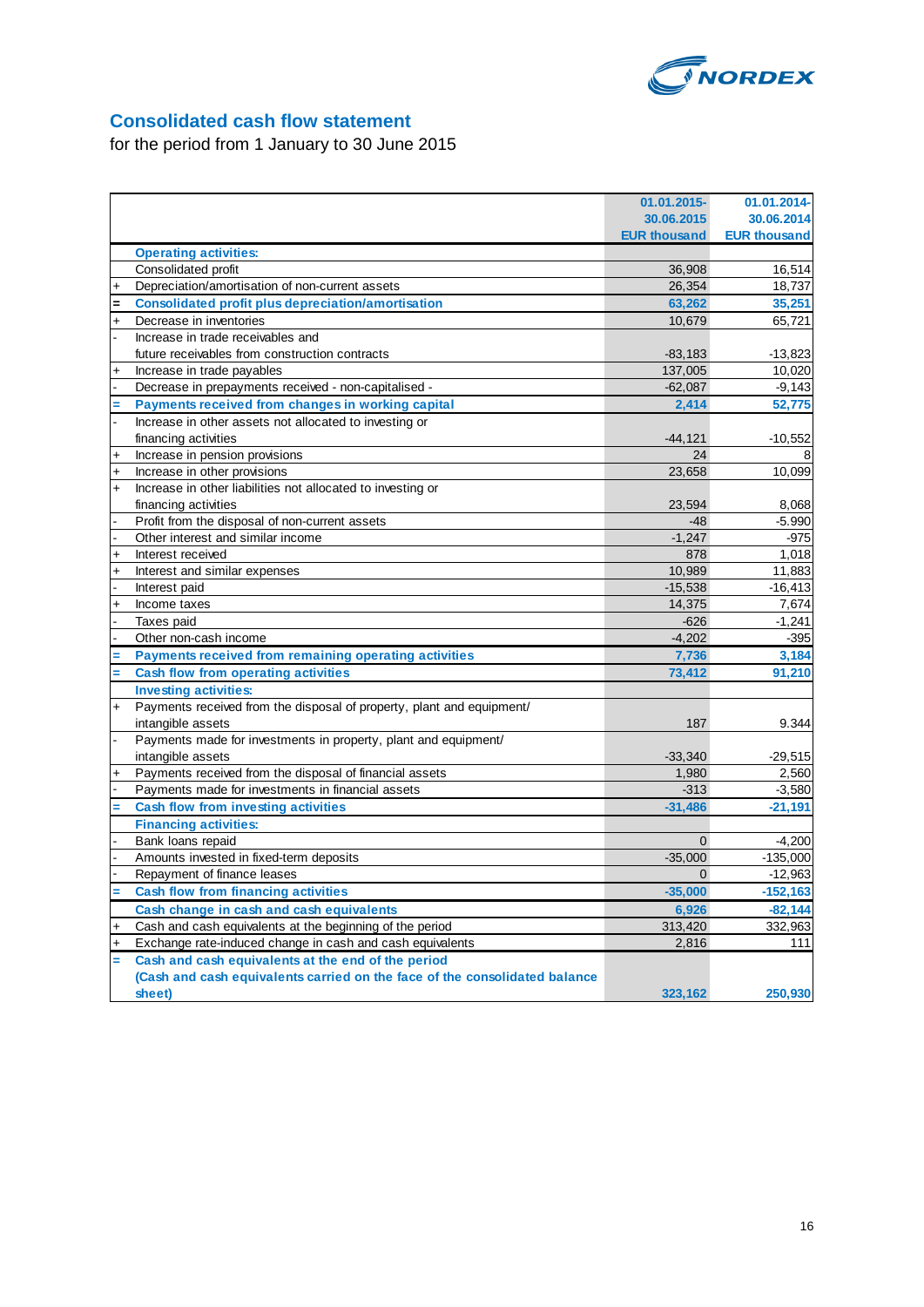

# **Consolidated statement of changes in equity**

|                                                | <b>Subscribed</b><br>capital | <b>Share</b><br>premium | <b>Other</b><br>retained<br>earnings                | <b>Cash flow</b><br>hedges | <b>Foreign</b><br>currency<br>adjustment<br><i>item</i> |
|------------------------------------------------|------------------------------|-------------------------|-----------------------------------------------------|----------------------------|---------------------------------------------------------|
|                                                | <b>EUR thousand</b>          |                         | EUR thousand EUR thousand EUR thousand EUR thousand |                            |                                                         |
| 01.01.2015                                     | 80,882                       | 242,624                 | $-7,951$                                            | $-2,901$                   | 1,762                                                   |
| Employee stock option programme                | $\Omega$                     | $-1,385$                | 0                                                   | $\Omega$                   | $\Omega$                                                |
| Consolidated comprehensive income              | $\Omega$                     | 0                       | O                                                   | 178                        | 2,056                                                   |
| Consolidated profit                            | $\Omega$                     | 0                       |                                                     | $\Omega$                   | $\overline{0}$                                          |
| Other comprehensive income                     |                              |                         |                                                     |                            |                                                         |
| Items which may be recycled to profit and loss |                              |                         |                                                     |                            |                                                         |
| Foreign currency translation difference        | $\Omega$                     | $\mathbf 0$             | $\Omega$                                            | $\Omega$                   | 2,056                                                   |
| Cash flow hedges                               | $\Omega$                     | $\mathbf 0$             | O                                                   | 262                        | $\overline{0}$                                          |
| Deferred income taxes                          | $\Omega$                     | 0                       | 0                                                   | -84                        | $\mathbf{0}$                                            |
| 30.06.2015                                     | 80,882                       | 241,239                 | $-7,951$                                            | $-2,723$                   | 3,818                                                   |

|                                                | <b>Consolidated</b> | <b>Consolidated</b> | <b>Capital</b>                                | <b>Total</b> |
|------------------------------------------------|---------------------|---------------------|-----------------------------------------------|--------------|
|                                                | net profit          |                     | net profit attributable to                    | equity       |
|                                                | carried             |                     | the                                           |              |
|                                                | forward             |                     | parent                                        |              |
|                                                |                     |                     | company's                                     |              |
|                                                |                     |                     | equity                                        |              |
|                                                |                     |                     | holders                                       |              |
|                                                |                     |                     |                                               |              |
|                                                |                     |                     |                                               |              |
|                                                |                     |                     |                                               |              |
|                                                | <b>EUR thousand</b> |                     | <b>EUR thousand EUR thousand EUR thousand</b> |              |
| 01.01.2015                                     | 81,583              | 0                   | 395,999                                       | 395,999      |
| Employee stock option programme                | 0                   | 0                   | $-1,385$                                      | $-1,385$     |
| Consolidated comprehensive income              | $\Omega$            | 36,908              | 39,142                                        | 39,142       |
| Consolidated profit                            | $\Omega$            | 36,908              | 36,908                                        | 36,908       |
| Other comprehensive income                     |                     |                     |                                               |              |
| Items which may be recycled to profit and loss |                     |                     |                                               |              |
|                                                |                     |                     |                                               |              |
| Foreign currency translation difference        | $\Omega$            | $\mathbf 0$         | 2,056                                         | 2,056        |
| Cash flow hedges                               | $\Omega$            | 0                   | 262                                           | 262          |
| Deferred income taxes                          | $\Omega$            | 0                   | -84                                           | $-84$        |
| 30.06.2015                                     | 81,583              | 36,908              | 433,756                                       | 433,756      |
|                                                |                     |                     |                                               |              |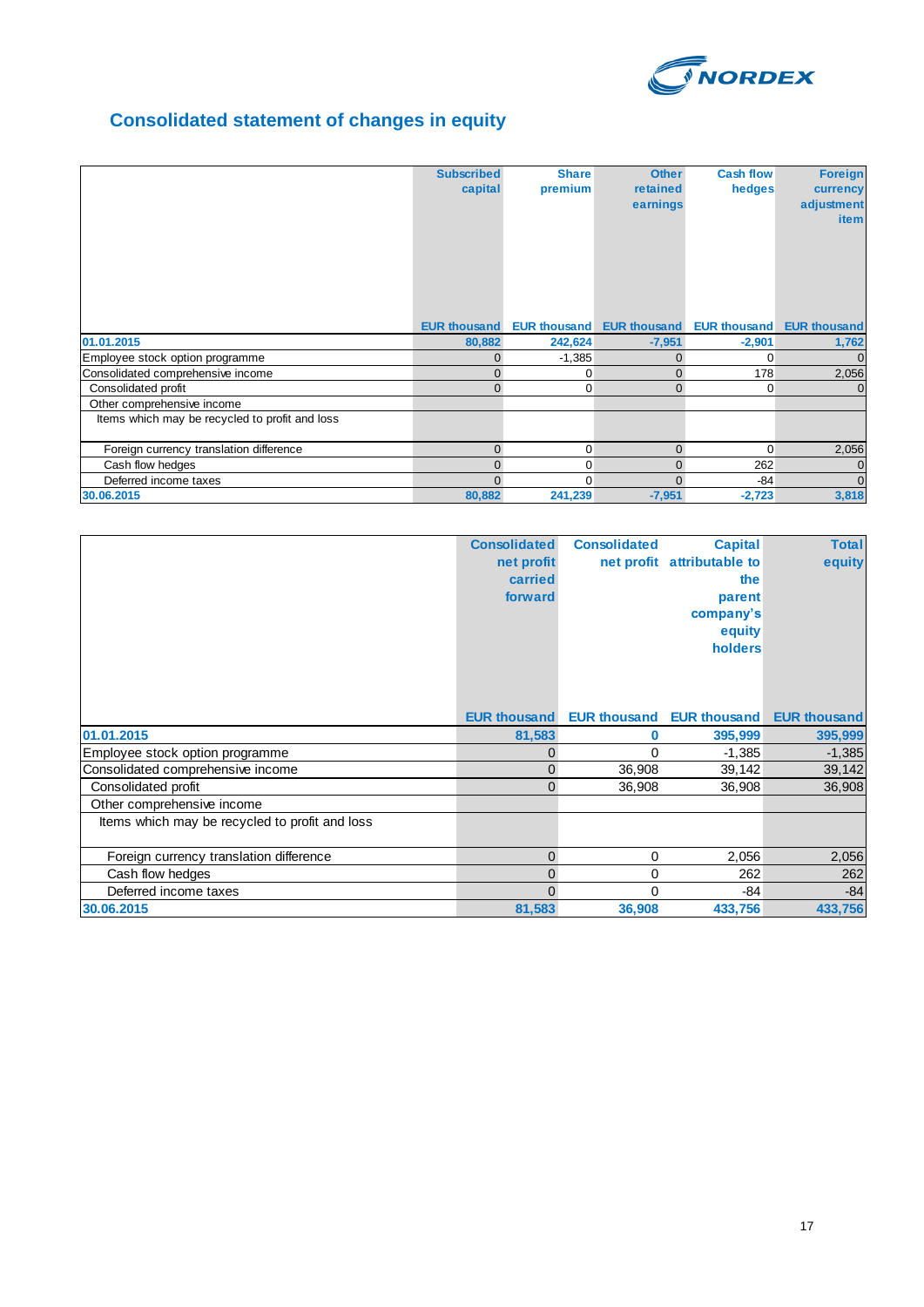

# **Consolidated statement of changes in equity**

|                                                | <b>Subscribed</b><br>capital | <b>Share</b><br>premium | <b>Other</b><br>retained<br>earnings | <b>Cash flow</b><br>hedges | <b>Foreign</b><br>currency<br>adjustment<br><b>item</b> |
|------------------------------------------------|------------------------------|-------------------------|--------------------------------------|----------------------------|---------------------------------------------------------|
|                                                | <b>EUR thousand</b>          | <b>EUR thousand</b>     | <b>EUR thousand</b>                  | <b>EUR thousand</b>        | <b>EUR thousand</b>                                     |
| 01.01.2014                                     | 80,882                       | 242,888                 | $-10,920$                            | 6,163                      | 3,344                                                   |
| Employee stock option programme                |                              | $-284$                  | 0                                    | $\Omega$                   | $\mathbf 0$                                             |
| Consolidated comprehensive income              | $\Omega$                     | 0                       | 0                                    | $-6,488$                   | $-283$                                                  |
| Consolidated profit                            | $\Omega$                     | 0                       | $\Omega$                             | 0                          | $\Omega$                                                |
| Other comprehensive income                     |                              |                         |                                      |                            |                                                         |
| Items which may be recycled to profit and loss |                              |                         |                                      |                            |                                                         |
| Foreign currency translation difference        | $\Omega$                     | 0                       | $\Omega$                             | $\Omega$                   | $-283$                                                  |
| Cash flow hedges                               | $\Omega$                     | 0                       | $\Omega$                             | $-9,269$                   | $\mathbf{0}$                                            |
| Deferred income taxes                          | $\Omega$                     | 0                       | 0                                    | 2,781                      | $\Omega$                                                |
| 30.06.2014                                     | 80,882                       | 242,604                 | $-10,920$                            | $-325$                     | 3,061                                                   |

|                                                | <b>Consolidated</b><br>net profit<br>carried<br>forward | <b>Consolidated</b> | <b>Capital</b><br>net profit attributable to<br>the<br>parent<br>company's<br>equity<br>holders | <b>Total</b><br>equity |
|------------------------------------------------|---------------------------------------------------------|---------------------|-------------------------------------------------------------------------------------------------|------------------------|
|                                                | <b>EUR thousand</b>                                     |                     | <b>EUR thousand EUR thousand</b>                                                                | <b>EUR thousand</b>    |
| 01.01.2014                                     | 45,778                                                  | 0                   | 368,135                                                                                         | 368,135                |
| Employee stock option programme                | $\Omega$                                                | 0                   | $-284$                                                                                          | $-284$                 |
| Consolidated comprehensive income              | 0                                                       | 16,514              | 9,743                                                                                           | 9,743                  |
| Consolidated profit                            | $\Omega$                                                | 16,514              | 16,514                                                                                          | 16,514                 |
| Other comprehensive income                     |                                                         |                     |                                                                                                 |                        |
| Items which may be recycled to profit and loss |                                                         |                     |                                                                                                 |                        |
| Foreign currency translation difference        | $\mathbf{0}$                                            | 0                   | $-283$                                                                                          | $-283$                 |
| Cash flow hedges                               | $\Omega$                                                | 0                   | $-9,269$                                                                                        | $-9,269$               |
| Deferred income taxes                          | $\Omega$                                                | $\Omega$            | 2,781                                                                                           | 2,781                  |
| 30.06.2014                                     | 45,778                                                  | 16,514              | 377,594                                                                                         | 377,594                |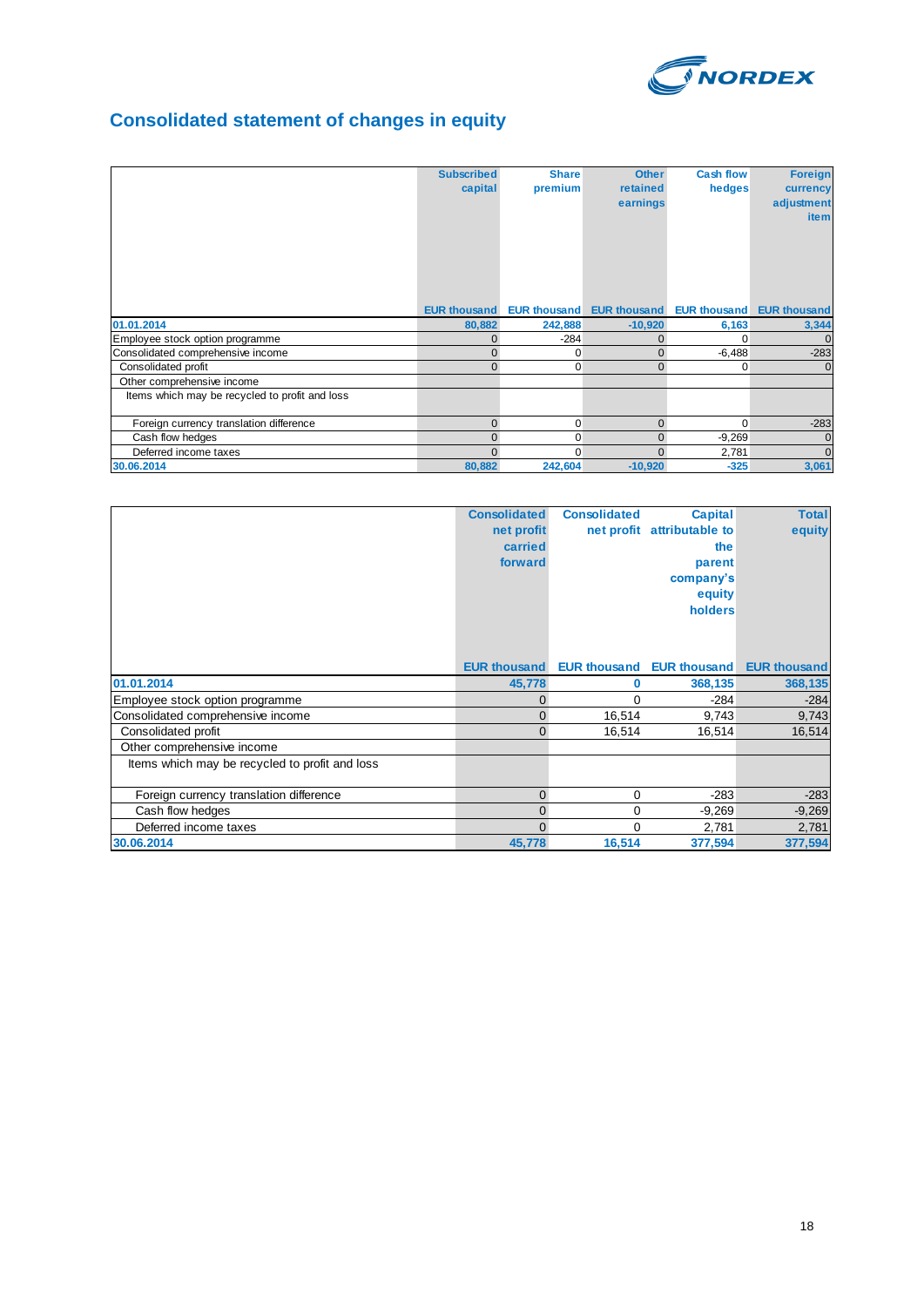

#### **Notes on the interim consolidated financial statements** as of 30 June 2015

#### **I. General**

The interim consolidated financial statements of Nordex SE and its subsidiaries for the first six months as of 30 June 2015, which have not been audited or reviewed by a statutory auditor, were prepared in accordance with the International Financial Reporting Standards (IFRS) issued by the International Accounting Standards Board (IASB) as endorsed by the European Union. In this connection, all International Financial Reporting Standards and Interpretations, particularly IAS 34 Interim Financial Reporting, mandatory as of 30 June 2015 were applied.

These interim financial statements must be read in conjunction with the consolidated annual financial statements for 2014. Further information on the accounting principles applied can be found in the notes to the consolidated financial statements. The consolidated financial statements for 2014 are available on the Internet at www.nordex-online.com in the Investor Relations section.

In the absence of any express reference to any changes, the recognition and measurement principles applied to the consolidated financial statements as of 31 December 2014 are also used in the interim financial statements as of 30 June 2015.

The income statement has again been prepared in accordance with the total cost method.

The business results for the first six months of 2015 are not necessarily an indication of expected results for the year as a whole. Any irregular expenses occurring in the year are only included or deferred in the interim financial report to the extent that such inclusion or deferral would also be reasonable at the end of the year.

The interim financial statements were prepared in the Group currency, i.e. the euro.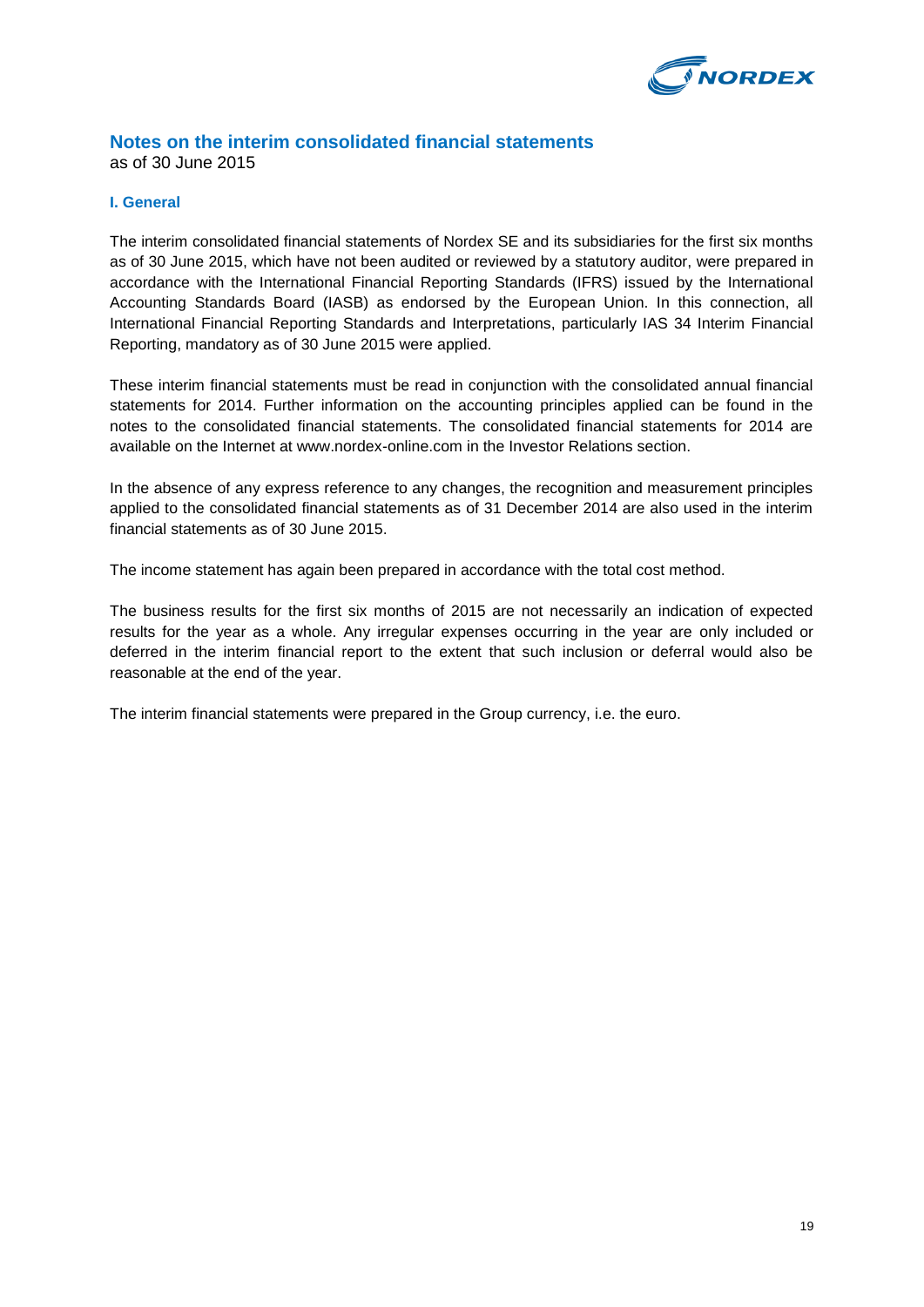

#### **II. Notes on the balance sheet**

#### Current assets

Trade receivables and future receivables from construction contracts stood at EUR 268.6 million as of 30 June 2015 (31 December 2014: EUR 185.5 million) and include impairments of EUR 1.7 million (31 December 2014: EUR 2.4 million). Of the future (gross) receivables from construction contracts of EUR 2,062.8 million (31 December 2014: EUR 1,846.0 million), prepayments received of EUR 1,862.1 million (31 December 2014: EUR 1,719.3 million) were capitalised. In addition, prepayments received of EUR 259.9 million (31 December 2014: EUR 322.0 million) were reported within other current nonfinancial liabilities.

#### Non-current assets

Changes in non-current assets are set out in the statement of changes in property, plant and equipment and intangible assets. As of 30 June 2015, capital spending was valued at EUR 33.3 million, while depreciation/amortisation expense came to EUR 26.4 million. Capital spending comprised capitalised development costs and particularly also the expansion of rotor blade production capacity.

Deferred income tax assets primarily comprise unused tax losses which the Company expects to be able to utilise against corporate and trade tax.

|                                                   |                     | <b>Historical cost</b> |                     |                     |                     |                     |
|---------------------------------------------------|---------------------|------------------------|---------------------|---------------------|---------------------|---------------------|
|                                                   | <b>Initial</b>      | <b>Additions</b>       | <b>Disposals</b>    | Reclassi-           | Foreign             | <b>Closing</b>      |
|                                                   | amount              |                        |                     | fications           | currency            | amount              |
|                                                   | 01.01.2015          |                        |                     |                     |                     | 30.06.2015          |
|                                                   | <b>EUR thousand</b> | <b>EUR thousand</b>    | <b>EUR thousand</b> | <b>EUR thousand</b> | <b>EUR thousand</b> | <b>EUR thousand</b> |
| <b>Property, plant and equipment</b>              |                     |                        |                     |                     |                     |                     |
| Land and buildings                                | 75,485              | 3,647                  | 69                  | 6,853               | 1,442               | 87.358              |
| Technical equipment and machinery                 | 110,568             | 10,095                 | 5.244               | 1,874               | 490                 | 117,783             |
| Other equipment, operating and business equipment | 58,036              | 4,127                  | 4,583               | $\Omega$            | 811                 | 58,391              |
| Prepayments made and assets under construction    | 15,508              | 1,581                  | $\Omega$            | $-8,727$            | $-11$               | 8,351               |
| Total property, plant and equipment               | 259,597             | 19,450                 | 9,896               | 0                   | 2,732               | 271,883             |
| <b>Intangible assets</b>                          |                     |                        |                     |                     |                     |                     |
| Goodwill                                          | 14.461              | $\Omega$               | 0                   | $\Omega$            | 0                   | 14.461              |
| Capitalised development expense                   | 148,633             | 12.564                 | 60                  | $\Omega$            | $\Omega$            | 161.137             |
| Other intangible assets                           | 20,200              | 1.326                  | 510                 | $\Omega$            | 432                 | 21.448              |
| <b>Total intangible assets</b>                    | 183.294             | 13,890                 | 570                 | 0                   | 432                 | 197.046             |

#### Statement of changes in property, plant and equipment and intangible assets

|                                                   |                     |                     | <b>Depreciation/amortisation</b> |                     |                     | <b>Carrying amount</b> |                     |
|---------------------------------------------------|---------------------|---------------------|----------------------------------|---------------------|---------------------|------------------------|---------------------|
|                                                   | <b>Initial</b>      | <b>Additions</b>    | <b>Disposals</b>                 | Foreign             | <b>Closing</b>      | 30.06.2015             | 31.12.2014          |
|                                                   | amount              |                     |                                  | currency            | amount              |                        |                     |
|                                                   | 01.01.2015          |                     |                                  |                     | 30.06.2015          |                        |                     |
|                                                   | <b>EUR thousand</b> | <b>EUR thousand</b> | <b>EUR thousand</b>              | <b>EUR thousand</b> | <b>EUR thousand</b> | <b>EUR thousand</b>    | <b>EUR thousand</b> |
| <b>Property, plant and equipment</b>              |                     |                     |                                  |                     |                     |                        |                     |
| Land and buildings                                | 33,007              | 1,334               | 41                               | ,379                | 35,679              | 51,679                 | 42,478              |
| Technical equipment and machinery                 | 52,546              | 8,105               | 5,232                            | 726                 | 56,145              | 61,638                 | 58,022              |
| Other equipment, operating and business equipment | 36,229              | 3,660               | 4,543                            | 639                 | 35,985              | 22,406                 | 21,807              |
| Prepayments made and assets under construction    | 1,622               |                     |                                  | 35                  | 1,657               | 6,694                  | 13,886              |
| Total property, plant and equipment               | 123,404             | 13,099              | 9,816                            | 2,779               | 129,466             | 142,417                | 136,193             |
|                                                   |                     |                     |                                  |                     |                     |                        |                     |
| Intangible assets                                 |                     |                     |                                  |                     |                     |                        |                     |
| Goodwill                                          | 4,501               | U                   |                                  | O                   | 4,501               | 9,960                  | 9,960               |
| Capitalised development expense                   | 42,515              | 12,508              |                                  | 0                   | 55,022              | 106.115                | 106,118             |
| Other intangible assets                           | 17,334              | 747                 | 510                              | 440                 | 18,011              | 3,437                  | 2,866               |
| <b>Total intangible assets</b>                    | 64.350              | 13.255              | 511                              | 440                 | 77.534              | 119.512                | 118,944             |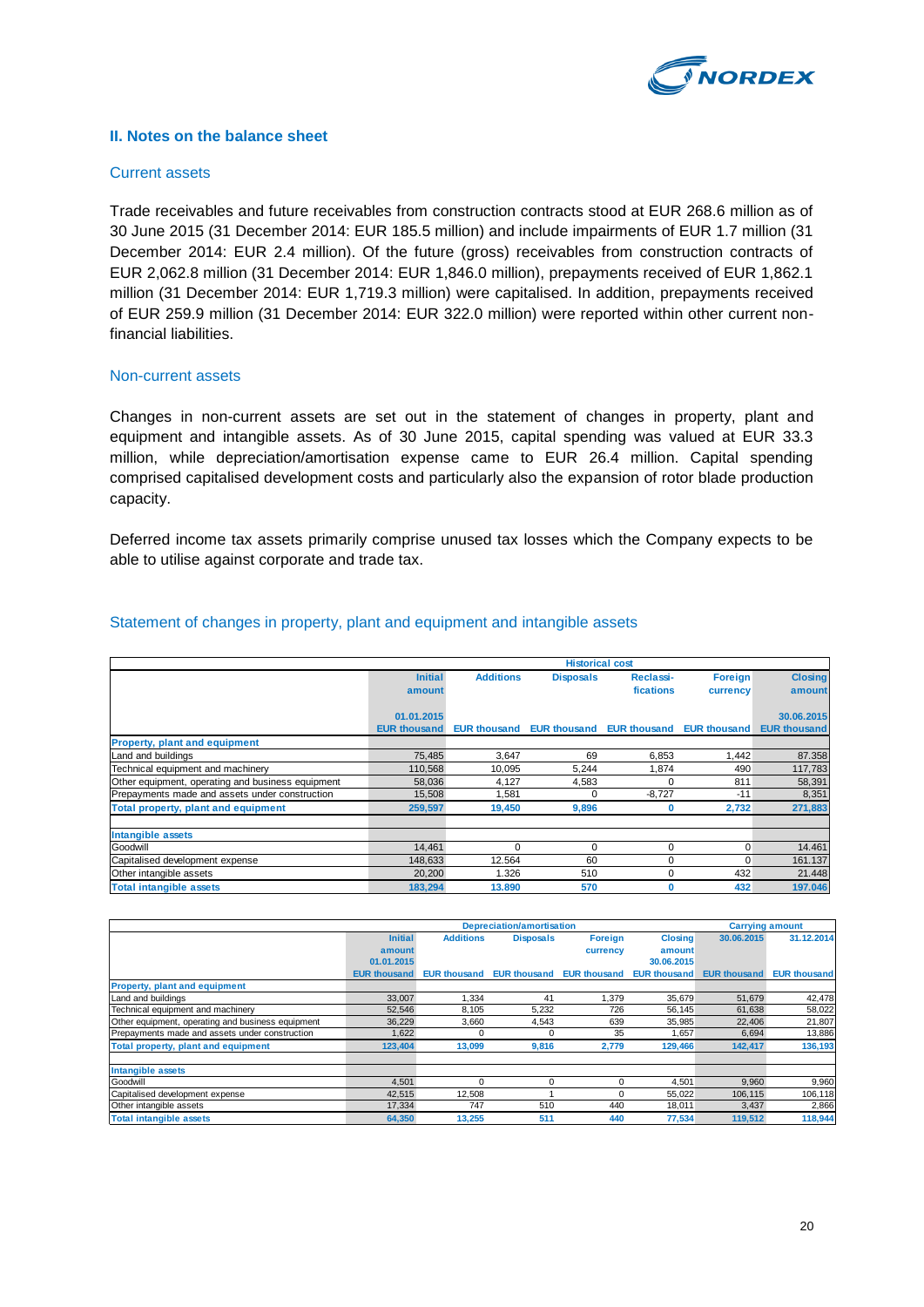

#### Current liabilities

Current liabilities comprise trade payables of EUR 314.5 million and chiefly also prepayments received of EUR 259.9 million. In addition, this item includes the corporate bond issued by Nordex SE. The bond has a fixed coupon of 6.375% p.a. and a tenor of five years expiring on 12 April 2016.

#### Non-current liabilities

Non-current liabilities comprise deferred income tax liabilities and primarily also the non-current portion of provisions.

In addition, the Nordex Group has a syndicated multi-currency credit facility of EUR 550 million, which was renewed on 24 February 2014 on substantially improved terms and expires on 30 June 2017.

Collateral was provided in the form of land changes as well as pledges on assets located on the land in question. The borrowers and guarantors are Nordex SE and other main Nordex Group companies.

In addition, the Company has a long-term facility with the European Investment Bank of up to EUR 100 million to fund its research and development activities.

All facilities/loans are subject to uniform financial and non-financial covenants such as equity ratio, leverage, interest coverage and order receipts, compliance with which is confirmed in quarterly reports to the banks. The banks may only terminate the existing facilities for good cause, which includes the breach of the financial covenants.

#### **Equity**

Reference should be made to the Nordex Group's statement of changes in equity (see page 17) for a breakdown of changes in equity.

#### **III. Notes on the income statement**

#### **Sales**

Sales break down by region as follows:

|              | $01.01 -$          | $01.01 -$          |
|--------------|--------------------|--------------------|
|              | 30.06.2015         | 30.06.2014         |
|              | <b>EUR million</b> | <b>EUR million</b> |
| Europe       | 946.4              | 681.2              |
| America      | 153.3              | 119.8              |
| Asia         | 0.6                | 14.4               |
| <b>Total</b> | 1,100.3            | 815.4              |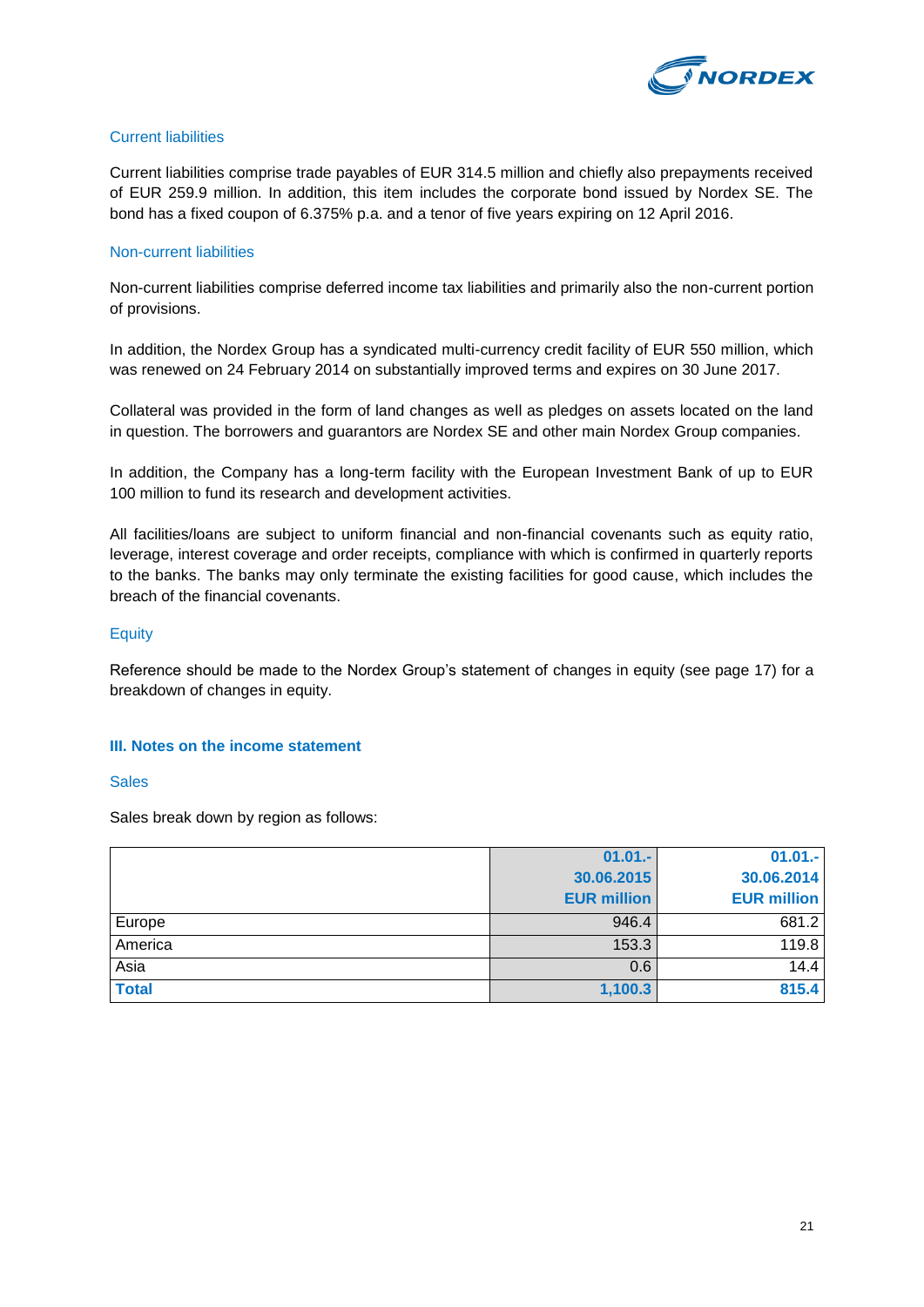

#### Changes in inventories and other own work capitalised

Changes in inventories and other own work capitalised totalled EUR -16.5 million in the first six months of 2015 (1 January - 30 June 2014: EUR -41.0 million). In addition to a decline of EUR 28.3 million in inventories (1 January - 30 June 2014: increase of EUR 55.4 million), own work of EUR 11.8 million (1 January - 30 March 2014: EUR 14.4 million) was capitalised.

#### Other operating income

Other operating income stems primarily from foreign currency translation.

#### Cost of materials

The cost of materials stands at EUR 847.9 million (1 January - 30 June 2014: EUR 597.7 million) and comprises the cost of raw materials, supplies and consumables and the cost of services bought.

The cost of raw materials and supplies chiefly includes the cost of components and energy. The cost of services bought includes external freight, order provisions, commission and externally sourced order-handling services.

#### Personnel expenses

Personnel expenses came to EUR 93.4 million in the first six months of 2015, up from EUR 81.0 million in the same period of the previous year. Personnel numbers rose by 331 over the same period in the previous year from 2,729 to 3,060 as of 30 June 2015. This increase arose primarily in the operational areas.

#### Other operating expenses

Other operating expenses mainly break down into expenses for travel, rents, external services, repairs and maintenance as well as legal and consulting services.

#### **IV. Related parties disclosures**

Jan Klatten, a member of Nordex SE's Supervisory Board holds a 40% share of the Polish wind farm company C&C Wind Sp. z o.o. via momentum infra 1 GmbH; the Nordex Group also holds a 40% share in this company via Nordex Windpark Beteiligung GmbH. The majority of the shares in momentum infra 1 GmbH, of which Mr. Klatten is also managing director, are held by momentumcapital Verwaltungsgesellschaft mbH. The share was acquired by momentum infra 1 GmbH in a market-wide tender process. Accordingly, a potential conflict of interests can be ruled out. As in the previous year, there were no business transactions with Mr. Klatten or momentum infra 1 GmbH.

In addition, the Nordex Group holds a 75% interest in natcon7 GmbH via Nordex SE. Accordingly, natcon7 GmbH is a non-consolidated affiliated company.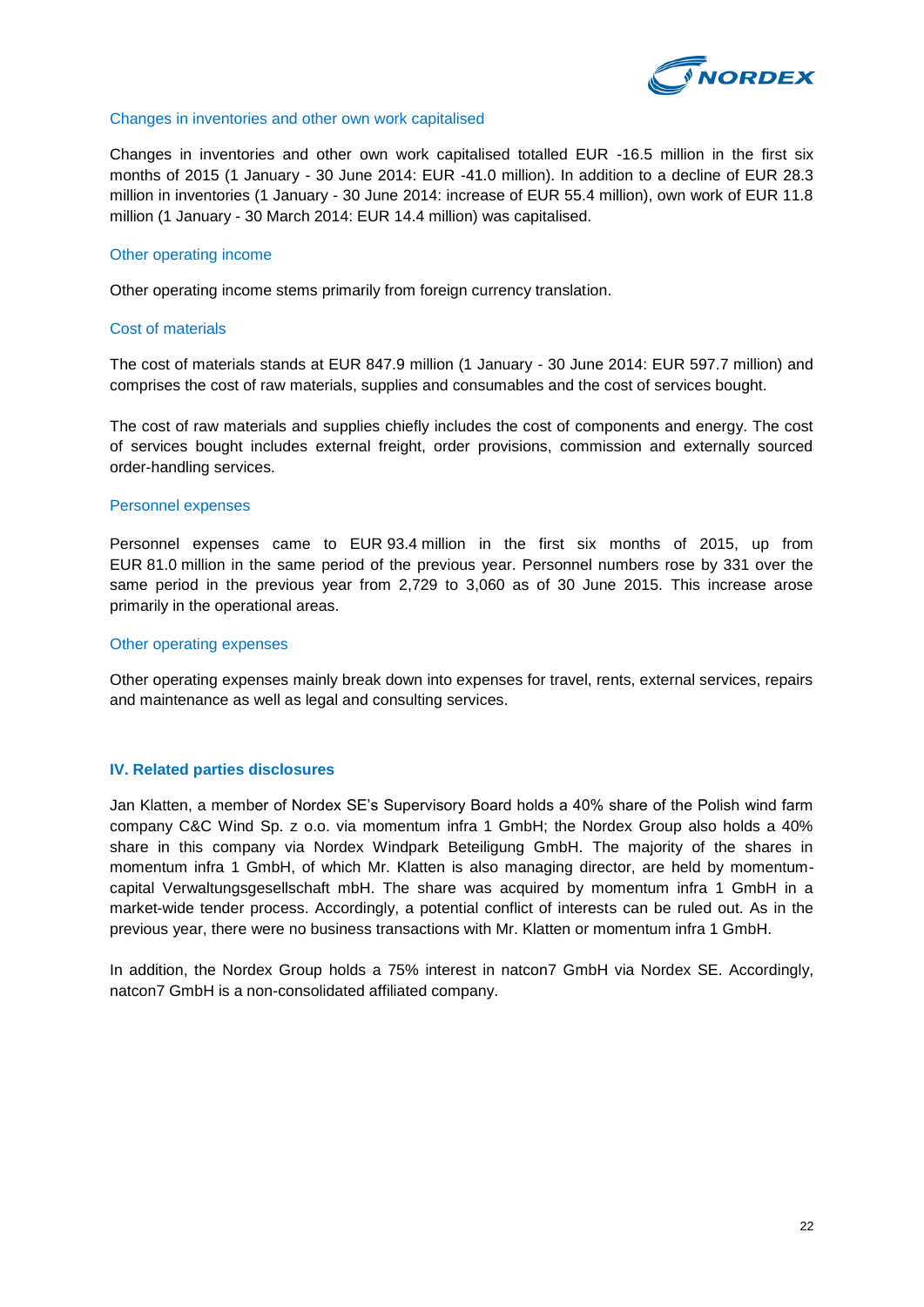

The transactions executed are set out in the following table.

| <b>Related parties</b> | <b>Amount</b><br>concerned | <b>Amount</b><br>concerned | <b>Outstanding</b><br>balances                  | <b>Outstanding</b><br><b>balances</b>              |
|------------------------|----------------------------|----------------------------|-------------------------------------------------|----------------------------------------------------|
|                        |                            |                            | <b>Receivables</b><br>(+)/<br>liabilities $(-)$ | <b>Receivables</b><br>$(+)$ /<br>liabilities $(-)$ |
|                        | $01.01. -$<br>30.06.2015   | $01.01. -$<br>30.06.2014   | 30.06.2015                                      | 30.06.2014                                         |
|                        | <b>EUR thousand</b>        | <b>EUR thousand</b>        | <b>EUR thousand</b>                             | <b>EUR thousand</b>                                |
| natcon7 GmbH           | 3,576                      | 2,227                      | $-2,184$                                        | $-2,066$                                           |

Other than this, there were not material transactions with related parties.

### **V. Group segment reporting**

The Nordex Group is engaged in the development, production, servicing and marketing of wind power systems. In addition to development and production, it provides preliminary project development services to support marketing, acquires rights and creates the infrastructure required to construct wind power systems at suitable locations. The Nordex Group is essentially a single-product company.

Segment reporting follows the internal reports submitted to the chief operating decision maker. Nordex SE's Management Board has been identified as the chief operating decision maker. Three reportable segments which are based on the geographic markets and managed separately have been designated. Nordex SE operates solely as a holding company and can therefore not be allocated to any of the three segments.

Internal reporting is based on the accounting policies applied to the consolidated financial statements. Segment sales comprise sales with third parties (external sales) as well as internal sales between the individual regions (internal sales). The prices of deliveries between the individual segments are determined on an arm's length basis. External sales are assigned in accordance with the sales destination. Segment earnings are consolidated on the basis of external sales. The following table reconciles segment earnings with earnings before interest and taxes (EBIT) and segment assets with consolidated assets.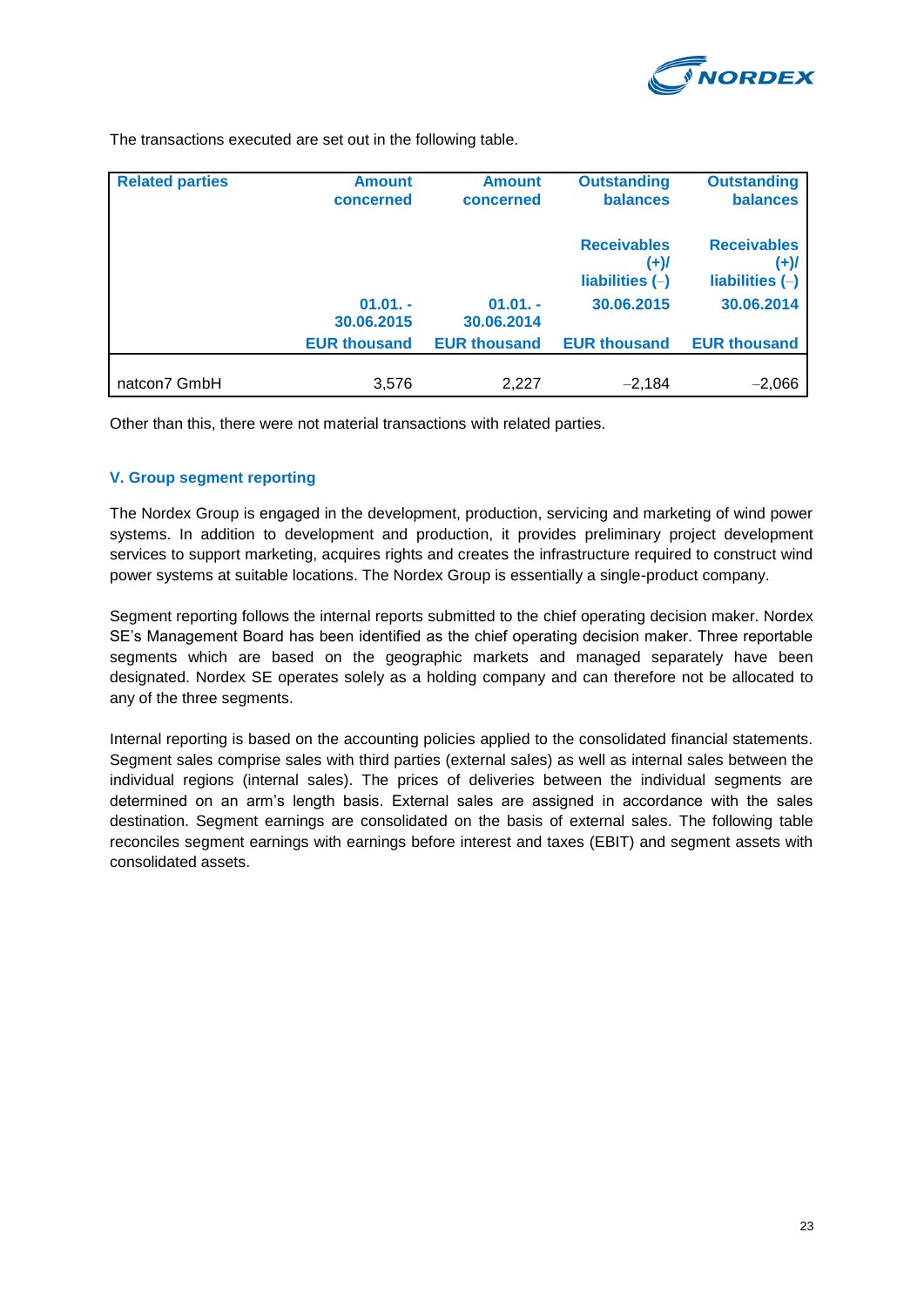

#### Group segment report

|                                                                    | <b>Europe</b>       |                     | Asia                |                     | <b>America</b> |                                  |
|--------------------------------------------------------------------|---------------------|---------------------|---------------------|---------------------|----------------|----------------------------------|
|                                                                    | H1/2015             | H1/2014             | H1/2015             | H1/2014             | H1/2015        | H1/2014                          |
|                                                                    | <b>EUR thousand</b> | <b>EUR thousand</b> | <b>EUR thousand</b> | <b>EUR thousand</b> |                | <b>EUR thousand EUR thousand</b> |
| Sales                                                              | 1.036.234           | 736,938             | 556                 | 14.394              | 153,311        | 119,784                          |
| Depreciation/amortisation                                          | $-25.367$           | $-17.300$           | $-86$               | -82                 | $-445$         | $-581$                           |
| Interest income                                                    | 737                 | 459                 | 83                  | 86                  |                |                                  |
| Interest expenses                                                  | $-6.717$            | $-5,271$            |                     |                     |                | $-1,138$                         |
| Income taxes                                                       | $-9.577$            | $-6,366$            | $-156$              | 15                  | $-1.400$       | $-2,065$                         |
| Earnings before interest and taxes (EBIT); segment earnings        | 89.771              | 30.785              | 311                 | $-1.647$            | $-5.046$       | 15,691                           |
| Investments in property, plant and equipment and intangible assets | 31.141              | 29,366              | 49                  |                     | 1,637          | 70                               |
| Cash and cash equivalents                                          | 59.227              | 80,857              | 8,919               | 8.789               | 19.073         | 29,207                           |

|                                                                    | <b>Central units</b> |                     | <b>Consolidation</b> |                     | <b>Group total</b>  |                     |
|--------------------------------------------------------------------|----------------------|---------------------|----------------------|---------------------|---------------------|---------------------|
|                                                                    | H1/2015              | H1/2014             | H1/2015              | H1/2014             | H1/2015             | H1/2014             |
|                                                                    | <b>EUR thousand</b>  | <b>EUR thousand</b> | <b>EUR thousand</b>  | <b>EUR thousand</b> | <b>EUR thousand</b> | <b>EUR thousand</b> |
| Sales                                                              |                      |                     | $-89.782$            | $-55.683$           | 1.100.319           | 815,433             |
| Depreciation/amortisation                                          | $-456$               | $-774$              |                      |                     | $-26.354$           | $-18,737$           |
| Interest income                                                    | 1,723                | 2.207               | $-1.297$             | $-1.778$            | 1.247               | 975                 |
| Interest expenses                                                  | $-5.568$             | $-7,252$            | 1,297                | 1.778               | $-10.989$           | $-11,883$           |
| Income taxes                                                       | $-3,242$             | 742                 |                      |                     | $-14,375$           | $-7,674$            |
| Earnings before interest and taxes (EBIT); segment earnings        | $-5.185$             | 13.051              | $-18.310$            | $-20.816$           | 61.541              | 37,064              |
| Investments in property, plant and equipment and intangible assets | 513                  | 73 <sub>1</sub>     |                      |                     | 33.340              | 29,515              |
| Cash and cash equivalents                                          | 235,943              | 132,077             |                      |                     | 323,162             | 250,930             |

The business units Nordex Pakistan (Private) Ltd., Nordex Singapore Equipment Private Ltd. and Nordex Singapore Service Private Ltd. have been assigned to the Europe segment in 2015; the figures for the previous year have been restated accordingly.

#### **VI. Responsibility statement in accordance with Section 37y in connection with Section 37w (2) No. 3 of the German Securities Trading Act.**

To the best of our knowledge, and in accordance with the applicable reporting principles for interim financial reporting, the interim consolidated financial statements for the first six months as of 30 June 2015 give a true and fair view of the assets, liabilities, financial position and profit or loss of the Group in accordance with German accepted accounting principles, and the interim management report of the Group includes a fair review of the development and performance of the business and the position of the Group, together with a description of the material opportunities and risks associated with the expected development of the Group for the remaining months of the financial year.

Hamburg, July 2015

Chairman of the Member of the Management Board Management Board

Whi

L. Krogsgaard B. Schäferbarthold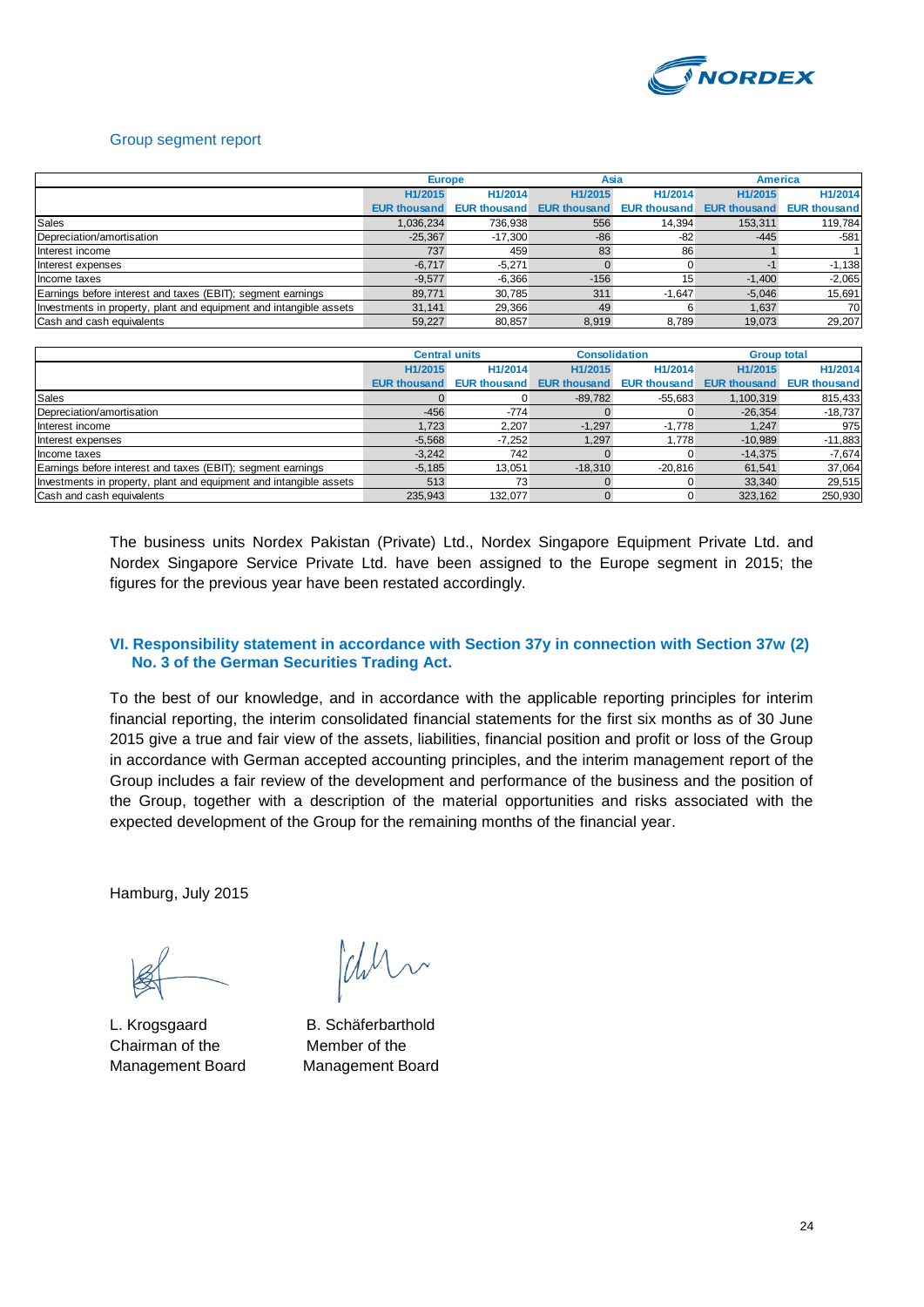

# **Shares held by members of the Supervisory Board and the Management Board**

As of 30 June 2015, the following members of the Supervisory Board and the Management Board held Nordex shares.

| <b>Name</b>          | <b>Position</b>                             | <b>Shares</b>                                                                                                                                                 |
|----------------------|---------------------------------------------|---------------------------------------------------------------------------------------------------------------------------------------------------------------|
| Dr. Wolfgang Ziebart | Chairman of the<br><b>Supervisory Board</b> | 10,000 shares held directly                                                                                                                                   |
| Jan Klatten          | <b>Supervisory Board</b>                    | 18,482,000 shares held via an interest in<br>momentum-capital Vermögensverwaltungs-<br>gesellschaft mbH and Ventus Venture Fund GmbH &<br>Co. Beteiligungs KG |

75,000 Nordex SE stock options – which in contrast to previous practice are subject to cash settlement – have been granted to members of the Management Board. Accordingly, they are now being reported under liabilities and no longer under equity. No additional fair value was granted in connection with the exercise of the stock options.